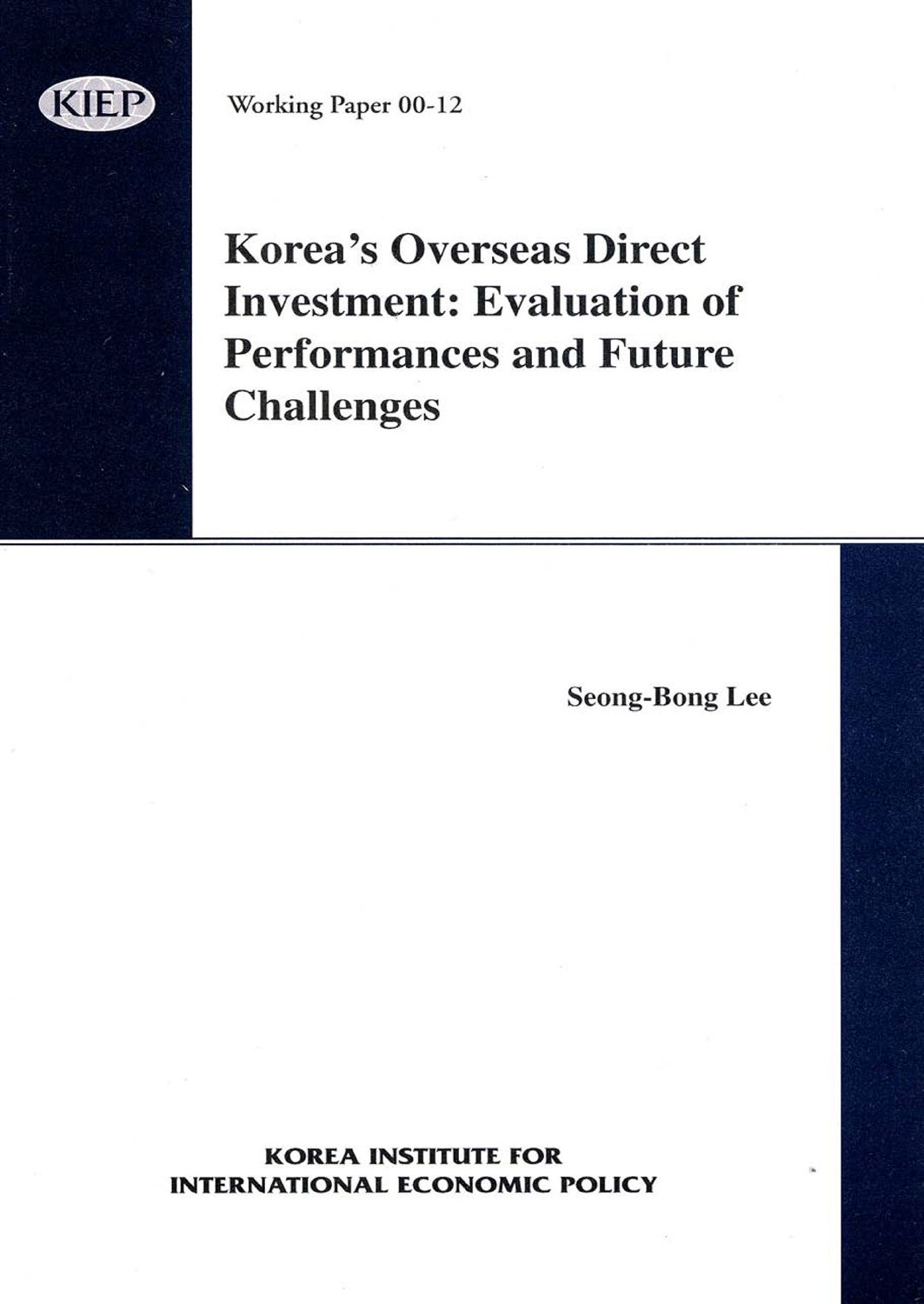*KIEP Working Paper 00-12*

# **Korea's Overseas Direct Investment: Evaluation of Performances and Future Challenges**

**December 2000**

**Seong-Bong Lee**

**Korea Institute for International Economic Policy**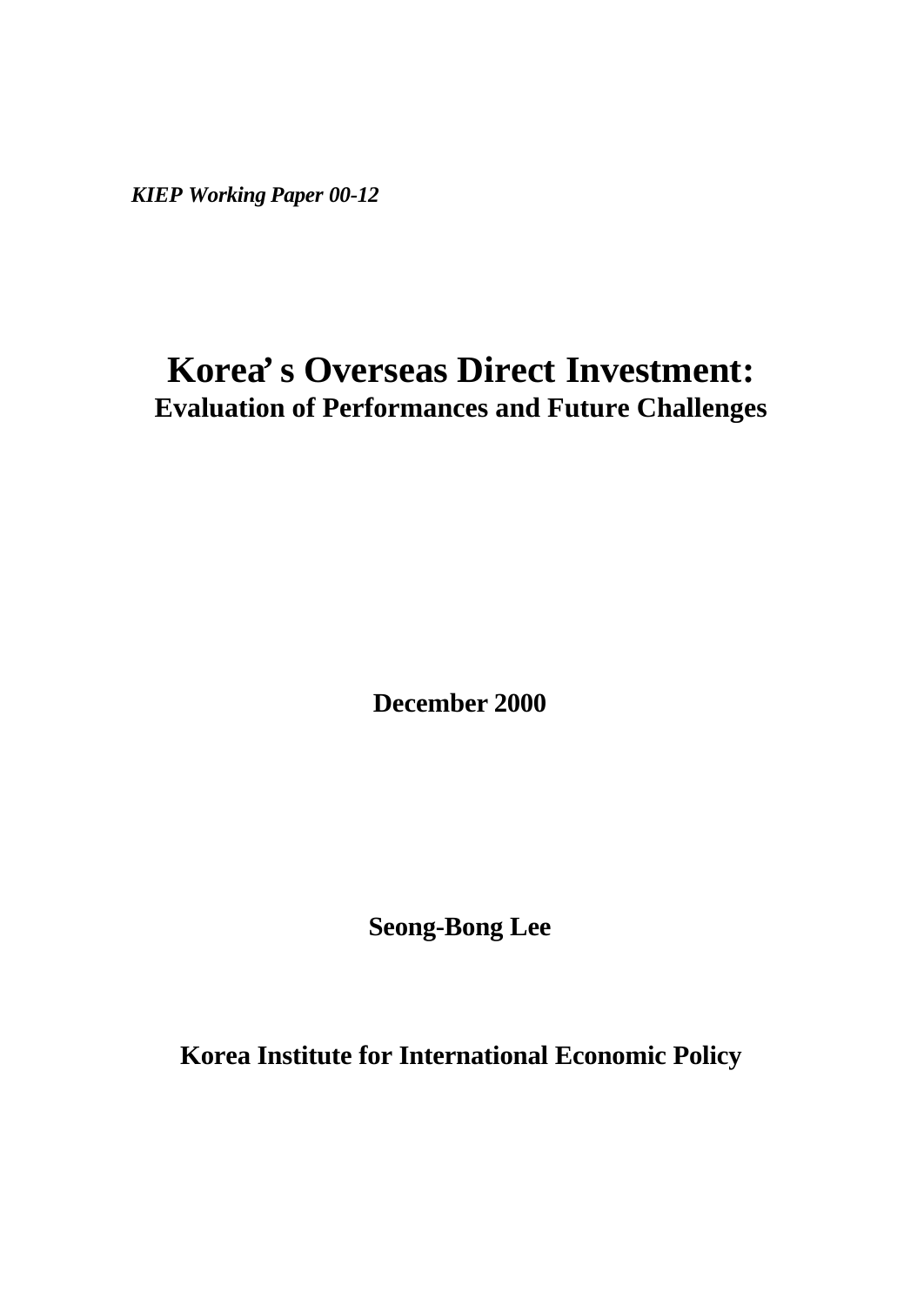#### **<Executive Summary>**

The 1997 financial crisis in Korea has had a substantial impact on the economy and the society as a whole. Korea's overseas direct investment is no exception. Korea's direct investment abroad, which surged in general from the late 1980s to 1996, has fallen dramatically after the financial crisis. Accordingly, a large number of companies have cancelled or delayed their overseas direct investment plans in the face of a wide range of problems, including liquidity. The financial crisis has prompted the need to reassess Korea's past overall economic development strategy; evaluating the accomplishments achieved through the overseas direct investment by Korean multinationals is now more important than ever.

Since the financial crisis which erupted at the end of 1997, the debates over the effects of overseas direct investment have focused on the soundness of overseas investment rather than its effects on the domestic industry or trade. This paper analyzes the performance of overseas subsidiaries holding outstanding invested amounts of more than \$10 million based on the financial statements of overseas subsidiaries in 1997 and 1998, before and after the financial crisis. This study shows the poor business performance of Korea's direct investments abroad. Korean subsidiaries exhibit extreme instability due to capital depletion caused by continuous losses and high debt ratios in 1997 and 1998. Added to this are net losses resulting in profit indexes indicating low earning rates.

Such problems in foreign subsidiaries are identified as aggravation of profitability, instability and high dependency on the parent company. This inferiority results from the deteriorated management practice of entering overseas markets for quantitative expansion without sufficient evaluation of business profitability. However, limiting advance into foreign markets on the basis of low business performance is not only unrealistic but also undesirable. Rather, the role of redirecting direct investment abroad toward more profit-based decision making procedures must be left up to the market participants such as creditors and shareholders. In order for market participants to perform their role, openness and easy access to management details must be guaranteed.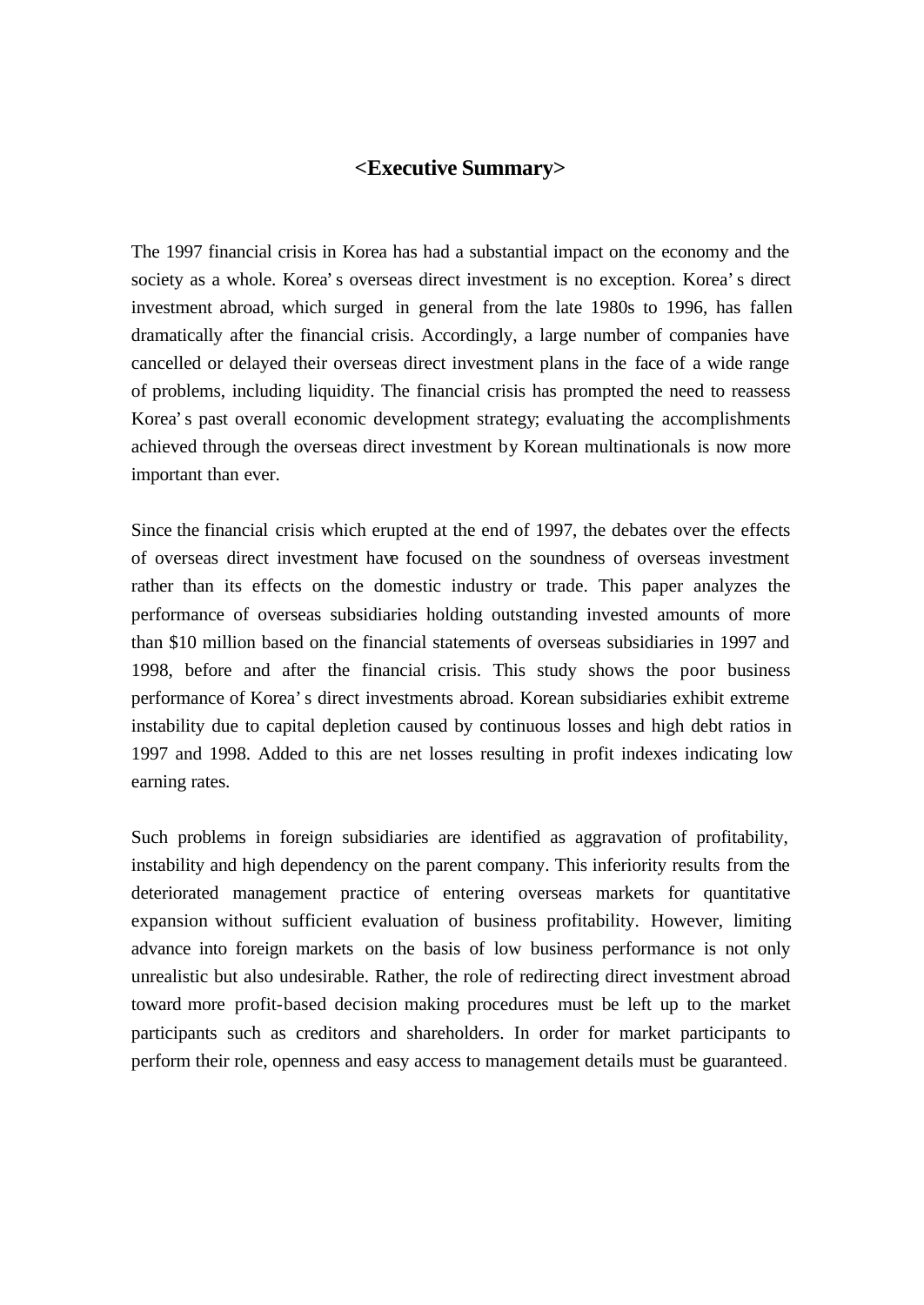# **Contents**

# Executive Summary

# I. Introduction

# II. Recent Trends in Korea's Overseas Direct Investment

III. Evaluation of Korea's Overseas Direct Investment

- 1. General Review
- 2. Performance and Financial Soundness of Korea's Overseas Direct Investment

# IV. Future Challenges for Korea's Overseas Direct Investment in Korea

- 1. Streamlined Restructuring
- 2. Promoting New Sound Investments

# . Summary and Policy Implications

- 1. Summary of Main Problems in Korea's Overseas Direct Investment
- 2. Policy Implications

References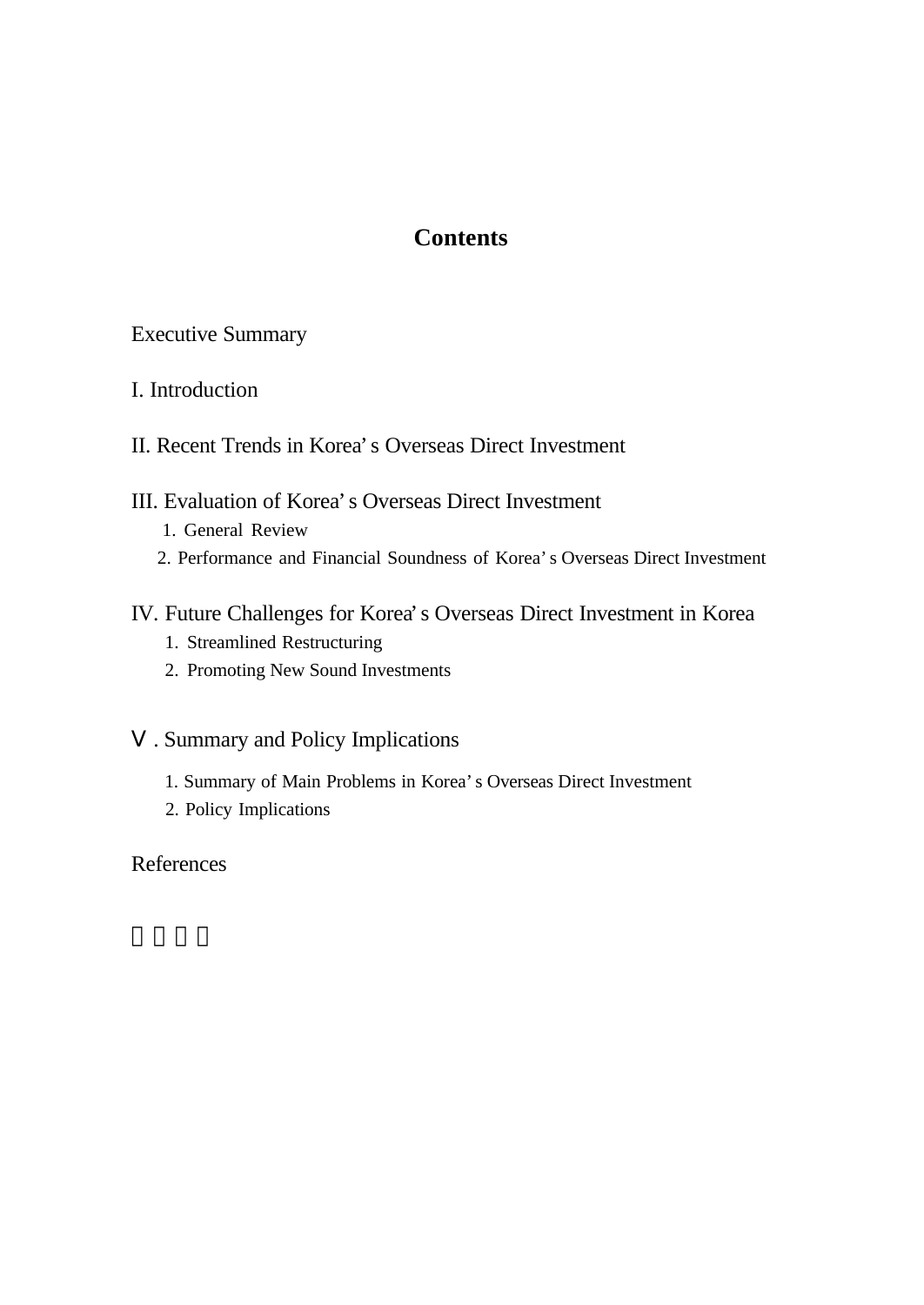#### **<Tables>**

- <Table 1> Korea's Overseas Direct Investment by Year
- <Table 2> Korea's Quarterly Overseas Direct Investment
- <Table 3> Korea's Overseas Direct Investment by Industry (outstanding invested amount as of the end of respective year)
- <Table 4> Korea's Overseas Direct Investment in the Manufacturing Industry (outstanding invested amount as of the end of respective year)
- <Table 5> Geographical Distribution of Korea's Overseas Direct Investment (outstanding invested amount as of the end of respective year)
- <Table 6> Equity Participation Ratio (outstanding invested amount as of the end of respective year)
- <Table 7> Combined Financial Statement of 219 Subsidiaries of Korean Companies (1997)
- <Table 8> Combined Financial Statements of 290 Subsidiaries of Korean Companies (1998)
- <Table 9> Capital Depletion in Foreign Subsidies (as of the end of 1998)
- <Table 10> Borrowing Structure of Korean Subsidiaries Abroad (as of the end of 1997)
- <Table 11> Borrowing Structure of Korean Subsidiaries Abroad (as of the end of 1998)
- <Table 12> Returns on Overseas Direct Investment (1998)
- <Table 13 > Transactions between Overseas Subsidiaries and Parent Company (by region, 1998)
- <Table 14> Transactions between Overseas Subsidiaries and Parent Company (by conglomerate)
- <Table 15> Transactions between Overseas Subsidiaries and Parent Company (by industry)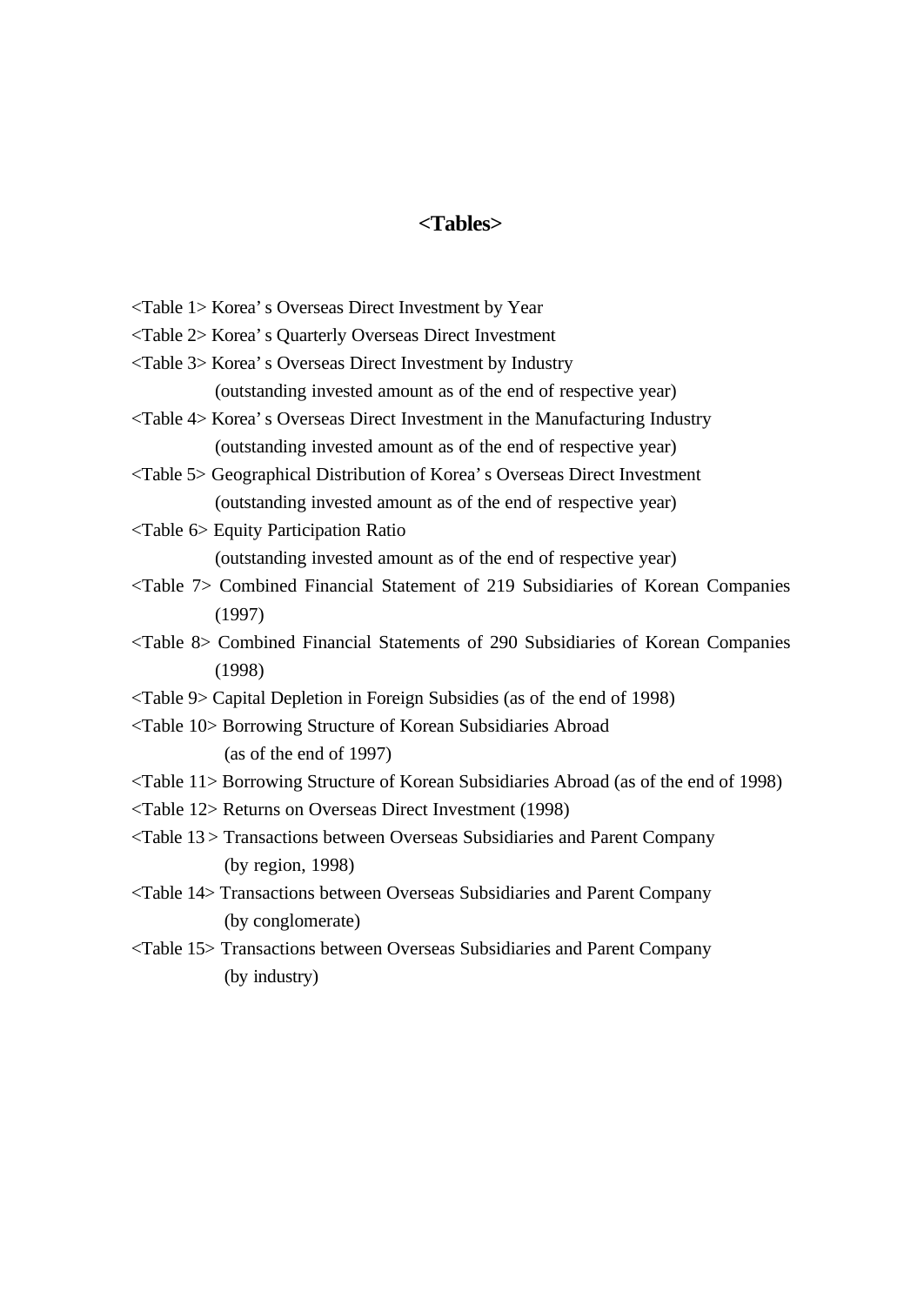# **<Figures>**

- <Figure1> Korea's Overseas Direct Investment by Year (total invested)
- <Figure 2> Korea's Overseas Direct Investment by Industry
- <Figure 3> Geographical Distribution of Korea's Overseas Direct Investment
- <Figure 4> Equity Participation Ratio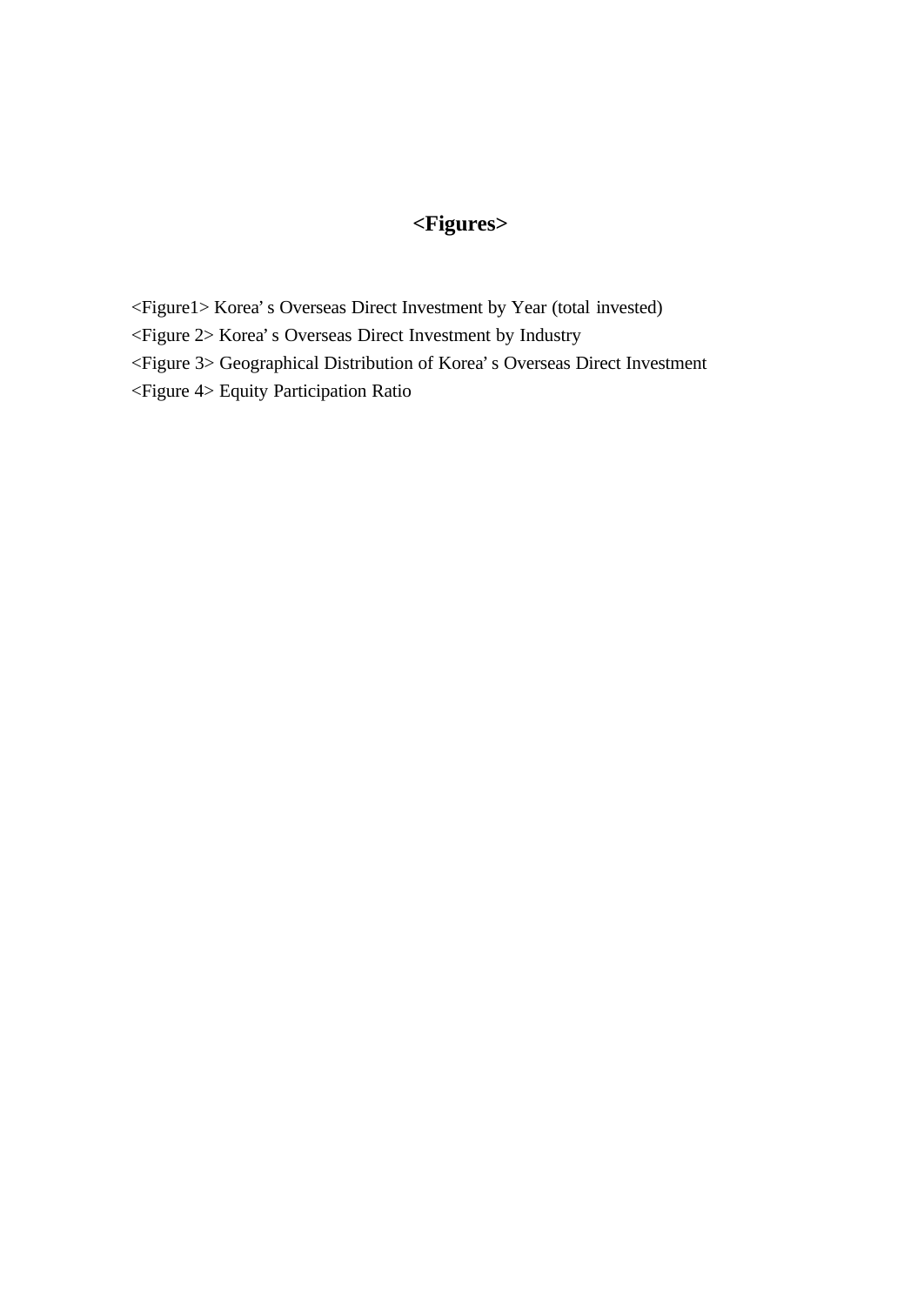#### **I. Introduction**

l

The 1997 financial crisis in Korea has had a substantial impact on the economy and the society as a whole. Korea's overseas direct investment is no exception. Korea's direct investment abroad, which surged in general from the late 1980s up to 1996, has fallen dramatically after the financial crisis. Accordingly, a large number of companies have cancelled or delayed their overseas direct investment plans in the face of a wide range of problems, including liquidity. However, despite the recent decrease, overseas direct investment had increased at unprecedented levels in the mid-1990s, with the outstanding invested amount rising from \$2.3 billion in 1990 to \$22.4 billion in 1999.

A notable example of the aggressive expansion of overseas direct investment by Korea prior to the financial crisis was the global management strategies of the Daewoo group. In 1998, Daewoo was included in the world's 100 largest transnational corporations (excluding financial institutions) for the first time as a company from a developing country<sup>1</sup>. However, the aggressive overseas investment strategy pursued by Daewoo over the last ten years has proven to be problematic. The company currently stands on the verge of liquidation due to inappropriate investments financed by excessive borrowings both at home and abroad.

Daewoo's case reveals the flipside of Korea's overseas direct investment. While direct investment abroad had been a useful tool in stimulating growth and enhancing the competitiveness of businesses and the national economy, it has lead to the insolvency of business groups, threatening the well-being of the national economy as a whole.

 The financial crisis has prompted the need to reassess Korea's past overall economic development strategy; evaluating the accomplishments achieved through the overseas direct investment by Korean multinationals is now more important than ever. In particular, a review of Korea's overseas direct investment is necessary in that massive corporate restructuring is currently underway both domestically and abroad. This paper reviews the recent trends in Korean overseas direct investment and its accomplishments. Furthermore, several desirable strategies and policy implications for Korea's future overseas investment are proposed.

<sup>&</sup>lt;sup>1</sup> TNCs refers to businesses involved in international production. Together with Daewoo, "Petroles de Venezuela" was included in the top 100 multinational companies for the first time in 1997. UNCTAD, *World Investment Report,* 1999.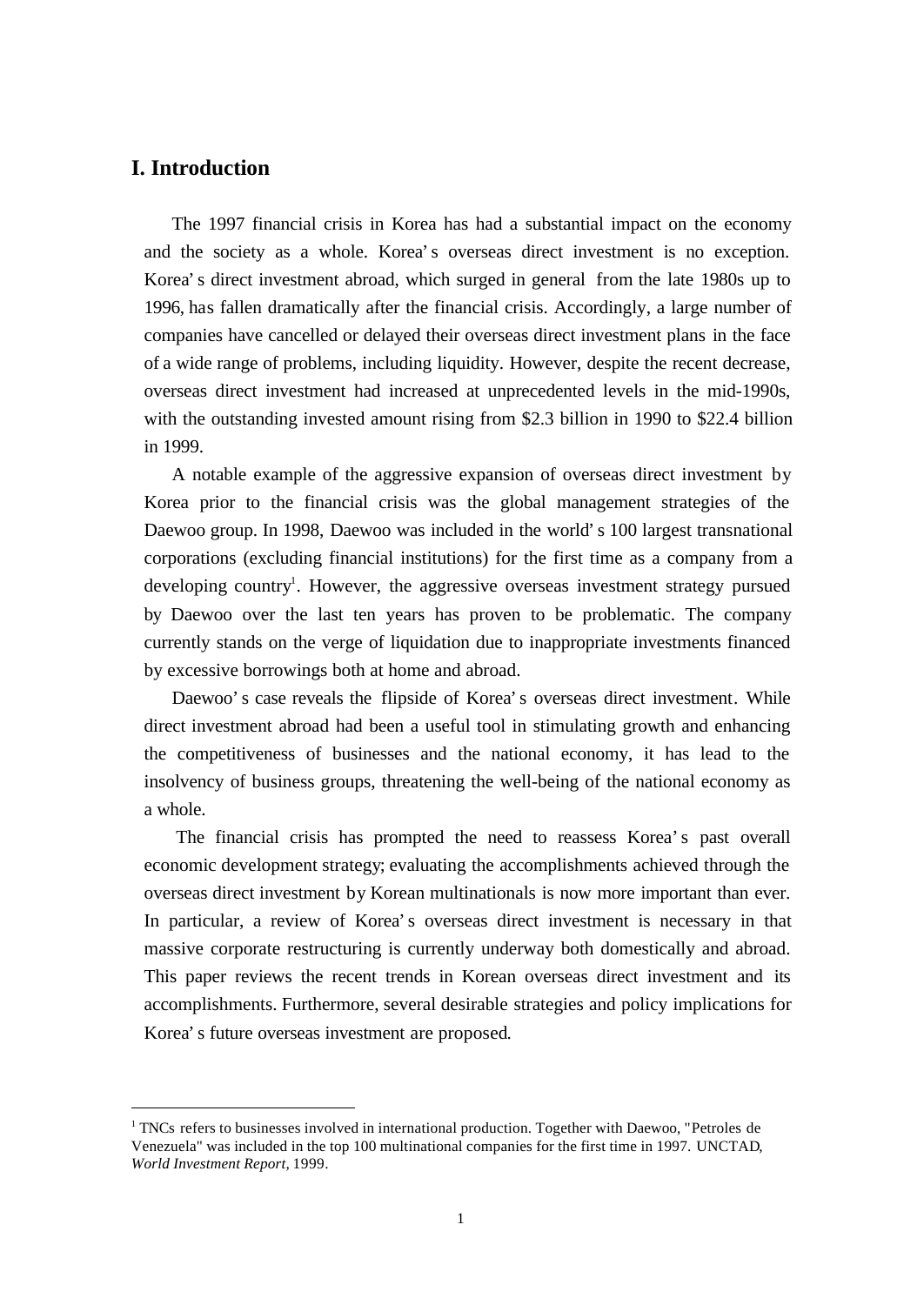#### **II. Recent Trends in Korea's Overseas Direct Investment**

 At the end of the 1980s, Korea's overseas direct investment increased rapidly as it had been achieving surpluses in the balance of payments due to three low cost factors: oil prices, exchange rates and interest rates. Korea's overseas direct investment continued to rise in the 1990s and in 1996, one year before the financial crisis, investment peaked, recording \$4.25 billion. However, with the eruption of the financial crisis in 1997, the level of investment began to decline drastically. A clear downward trend in the number and total amount of investments throughout 1997−1999 was evident and, in particular, investments decreased to \$2.55 billion in 1999. Coming into 2000, the level of investment still remains at a similar level as the previous year. It is only natural that Korean companies facing a liquidity crisis and strong pressure to restructure are reducing the scale of overseas direct investment.

 Table 1 shows the annual trends in Korea's overseas direct investment. Based on the outstanding invested amount as of the end of 1999, direct investment reached \$22.4 billion. The content of the direct investment abroad in 1998 and 1999, when Korea was greatly affected by the financial crisis, reveals some interesting points. Comparing the level of foreign direct investment immediately following the financial crisis to the precrisis level, the number of investment projects in 1998 is only half of that in 1996 (Figure 1). However, the amount of individual investment did not show large changes, remaining at \$3.9 billion. On the other hand, despite the small change in the number of investment projects prior to the financial crisis, the amount of investment sharply decreased to \$2.5 billion in 1999, when the financial crisis had settled down to some extent.

 The slight fall in the absolute amount of investment can be explained by the increase in the substantial amount of additional investment by parent companies in their foreign subsidiaries. As a result of the fall in Korea's national credit rating, overseas subsidiaries were unable to roll over their short-term borrowings or acquire new funds in the local financial markets. Consequently, the parent companies were forced to increase investments in the form of capital increase.

 Meanwhile, the total amount of individual investments in 1999 fell drastically to \$2.55 billion. This was the result of a decrease in new investments and a reduction in additional investment from parent companies to foreign subsidiaries, which were made right after the financial crisis.

 Trends in Korea's overseas direct investment in the first half of 2000 show a similar level of investment compared to 1999. However, the number of investment projects has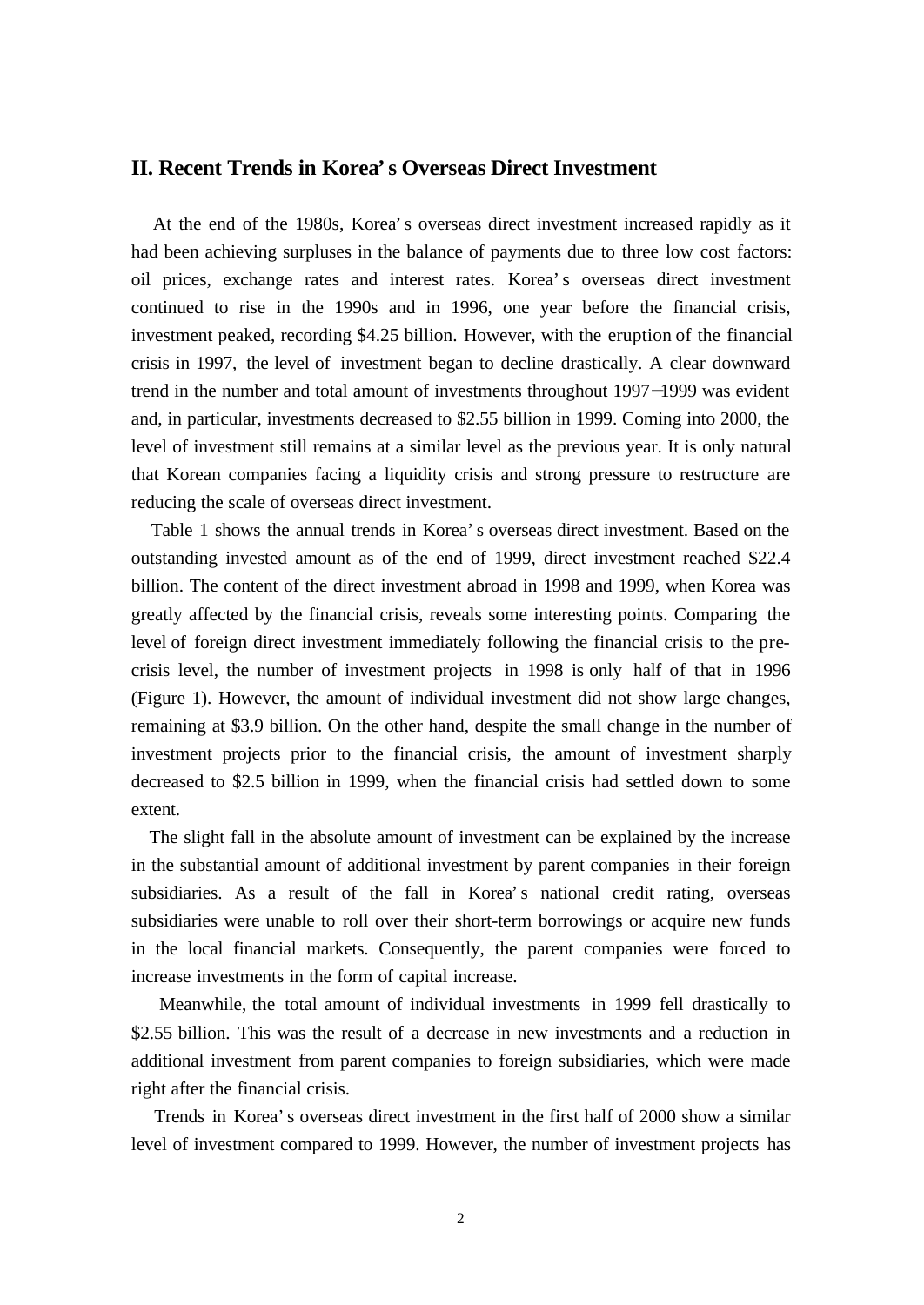sharply increased. Table 2 shows that while the average number of investment projects by quarter in 1999 was 257, figures in the first two quarters of 2000 have drastically increased to 383 and 487. This is due to the fact that the rise in small-scale investments by small and medium sized companies was larger than the fall in investment by large companies.

|         | <b>Overseas Direct Investment</b> |          |        |                       |                                       |          |  |
|---------|-----------------------------------|----------|--------|-----------------------|---------------------------------------|----------|--|
| Year    | <b>Total Accepted</b>             |          |        | <b>Total Invested</b> | Outstanding<br><b>Invested Amount</b> |          |  |
|         | Cases                             | Amount   | Cases  | Amount                | Cases                                 | Amount   |  |
| 1968-80 | 400                               | 250.7    | 352    | 145.2                 | 279                                   | 127.0    |  |
| 1981    | 64                                | 108.5    | 49     | 28.2                  | 315                                   | 148.9    |  |
| 1982    | 54                                | 121.4    | 49     | 100.8                 | 347                                   | 246.5    |  |
| 1983    | 67                                | 83.0     | 56     | 108.9                 | 391                                   | 349.1    |  |
| 1984    | 49                                | 67.4     | 46     | 50.2                  | 424                                   | 397.3    |  |
| 1985    | 43                                | 219.1    | 38     | 112.8                 | 433                                   | 461.0    |  |
| 1986    | 73                                | 363.8    | 50     | 182.7                 | 464                                   | 619.3    |  |
| 1987    | 109                               | 367.4    | 91     | 409.7                 | 523                                   | 939.4    |  |
| 1988    | 249                               | 474.8    | 171    | 215.9                 | 662                                   | 1,095.6  |  |
| 1989    | 368                               | 943.7    | 269    | 569.6                 | 908                                   | 1,488.0  |  |
| 1990    | 515                               | 1,610.9  | 341    | 958.9                 | 1,227                                 | 2,300.7  |  |
| 1991    | 527                               | 1,524.2  | 445    | 1,115.4               | 1,648                                 | 3,327.7  |  |
| 1992    | 632                               | 1,348.8  | 497    | 1,219.4               | 2,108                                 | 4,425.9  |  |
| 1993    | 1,051                             | 1,876.5  | 682    | 1,261.8               | 2,725                                 | 5,442.3  |  |
| 1994    | 1.948                             | 3.581.9  | 1,485  | 2,299.6               | 4,141                                 | 7,472.2  |  |
| 1995    | 1,569                             | 4,950.5  | 1,309  | 3,071.8               | 5,355                                 | 10,232.9 |  |
| 1996    | 1,809                             | 6,290.4  | 1,452  | 4,248.5               | 6,727                                 | 13,828.0 |  |
| 1997    | 1,600                             | 5,829.4  | 1,299  | 3,229.6               | 7,935                                 | 16,821.7 |  |
| 1998    | 702                               | 5,132.7  | 583    | 3,895.1               | 8,455                                 | 20,288.2 |  |
| 1999    | 1,220                             | 4,538.6  | 1,023  | 2,549.1               | 9,414                                 | 22,437.0 |  |
| Total   | 13,049                            | 39,576.4 | 10,287 | 25,770.4              | 9,414                                 | 22,437.0 |  |

| <table 1=""> Korea's Overseas Direct Investment by Year</table> |  |
|-----------------------------------------------------------------|--|
|-----------------------------------------------------------------|--|

(Unit: US\$ million)

Source: Export-Import Bank of Korea*, Overseas Direct Investment Statistics Yearbook,* 2000*.*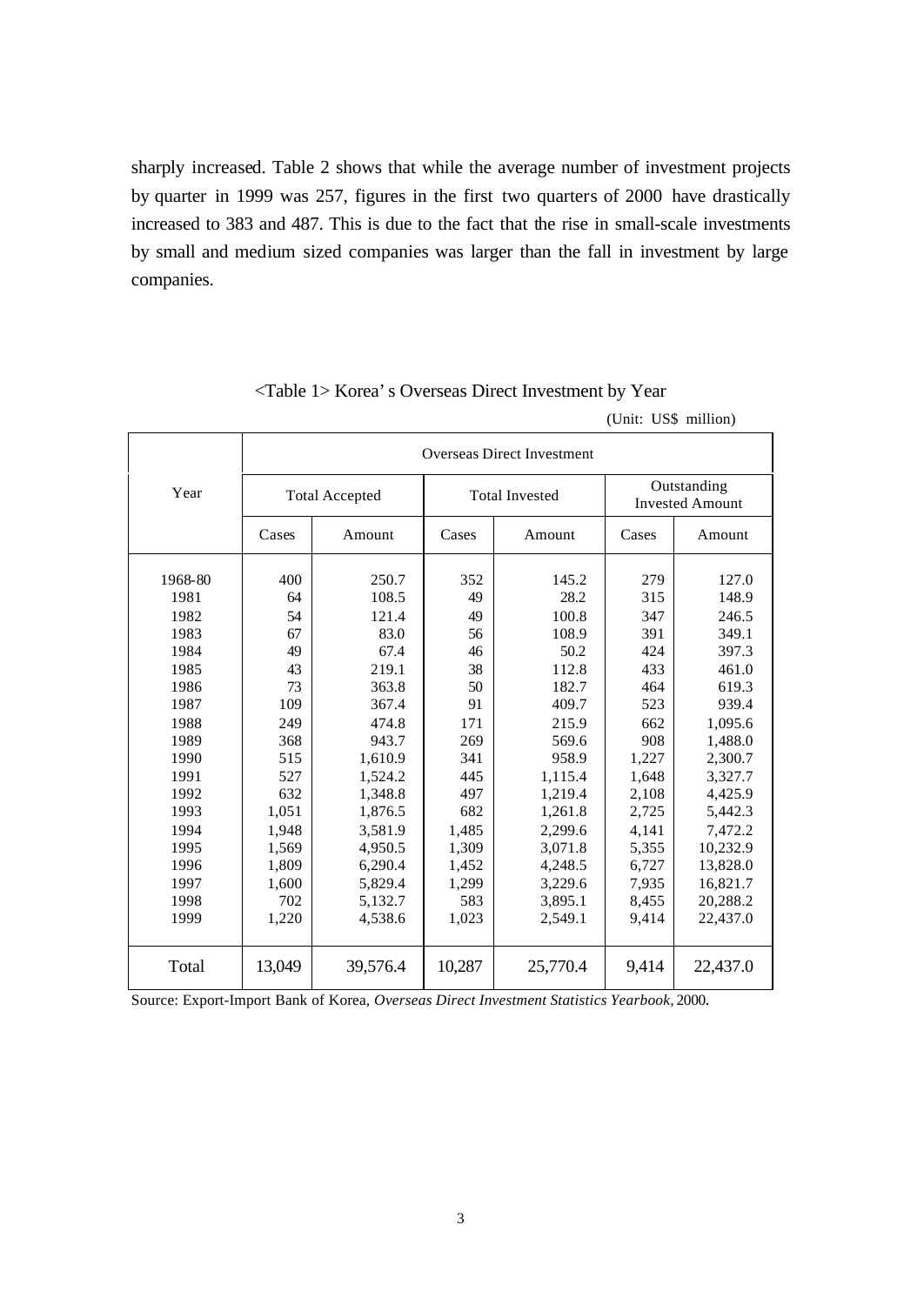

<Figure 1> Korea's Overseas Direct Investment by Year (total invested)

(Unit: US\$ million)

|        |       |                                                                   |       | $\sigma$ - $\sigma$ |         |       |                             |
|--------|-------|-------------------------------------------------------------------|-------|---------------------|---------|-------|-----------------------------|
|        |       |                                                                   |       | 2000                |         |       |                             |
|        |       | 1st Quarter   2nd Quarter   3rd Quarter   4 <sup>th</sup> Quarter |       |                     | Average |       | $1st$ Quarter   2nd Quarter |
| Cases  | 165   | 221                                                               | 276   | 464                 | 257     | 383   | 487                         |
| Amount | 549.5 | 422.5                                                             | 641.9 | 1,196.6             | 637.3   | 669.0 | 700.1                       |

Source: http://www.koreaexim.go.kr/osis/osismain.html (as of the end of June 2000).

 As shown in Table 3, the manufacturing industry accounts for 51.5 percent of the total amount of investment, recording \$11.5 billion in terms of outstanding invested amount as of the end of 1999. In addition, the trade industry accounts for 24.4 percent, marking \$54.8 billion. Figure 2 indicates a continuous decrease in the ratio of investments directed to the manufacturing sector from 58.9 percent at the end of 1995 to 51.5 percent at the end of 1998. On the other hand, the investment flow into the trade sector shows a steady increase from 19.4 percent at the end of 1995 to 24.4 percent at the end of 1999. This is consistent with the recent global trend of overseas direct investments showing a faster increase of investment in the service sector compared to the manufacturing sector.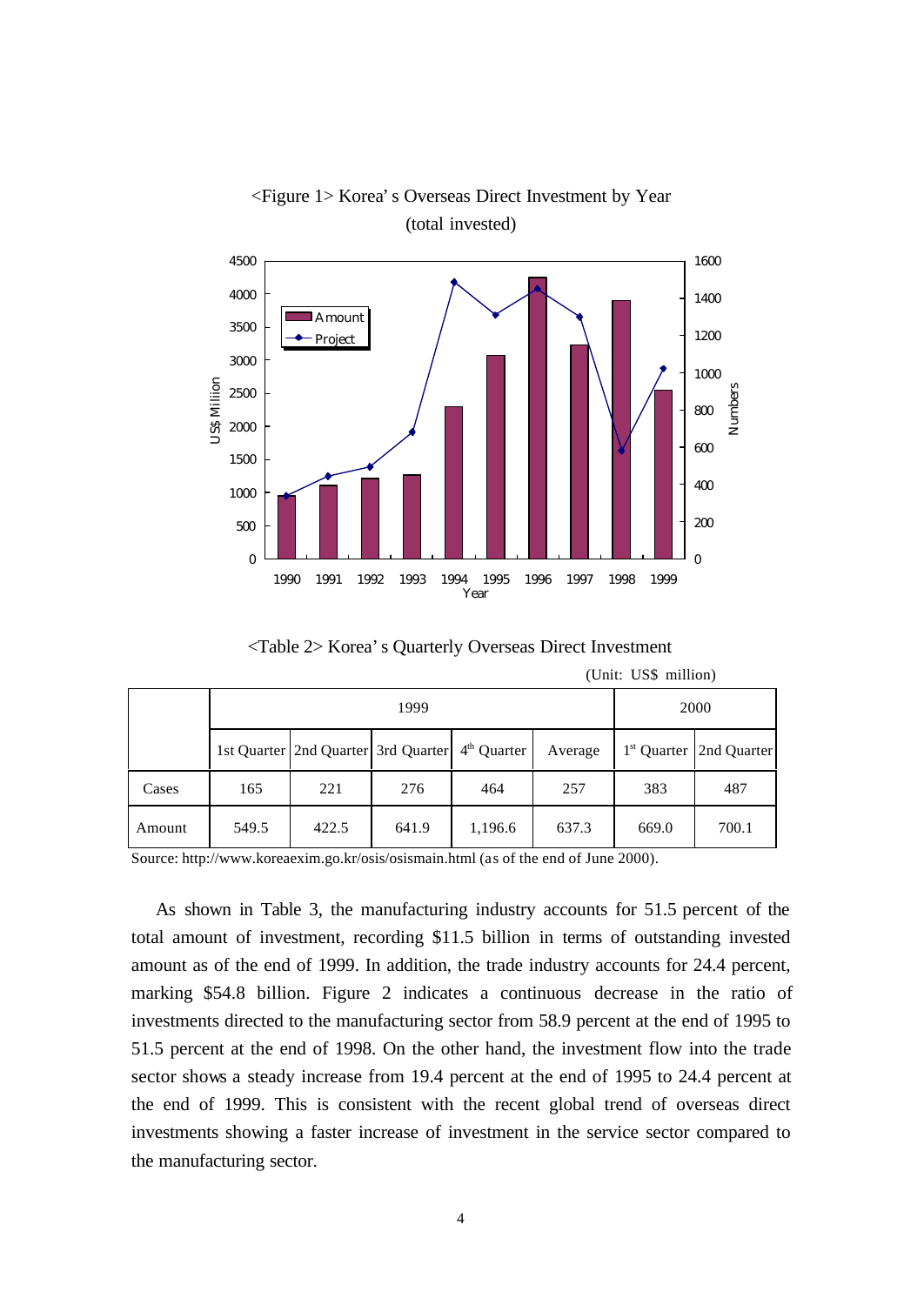<Table 3> Korea's Overseas Direct Investment by Industry (outstanding invested amount as of the end of respective year)

|                  |          |       |                |              |          |       |          |       | (0.01111.0041111011, 70) |       |
|------------------|----------|-------|----------------|--------------|----------|-------|----------|-------|--------------------------|-------|
|                  | 1995     |       |                | 1996<br>1997 |          |       | 1998     |       | 1999                     |       |
|                  | Amount   | Ratio | Amount         | Ratio        | Amount   | Ratio | Amount   | Ratio | Amount                   | Ratio |
| Primary Industry | 869.6    | 8.5   | 1,081.9        | 7.8          | 1,291.0  | 7.7   | 1,378.6  | 6.8   | 1,498.8                  | 6.7   |
| Mining           | 701.7    | 6.9   | 906.8          | 6.6          | 1,105.5  | 6.6   | 1,181.5  | 5.8   | 1,295.6                  | 5.8   |
| Forestry         | 78.1     | 0.8   | 84.9           | 0.6          | 94.3     | 0.6   | 98.7     | 4.9   | 101.7                    | 0.5   |
| Fishery          | 89.8     | 0.9   | 90.2           | 0.7          | 91.3     | 0.5   | 98.4     | 0.5   | 101.6                    | 0.5   |
| Manufacturing    | 6,026.0  | 58.9  | 7,757.1        | 56.1         | 9,026.4  | 56.7  | 10,552.3 | 52.0  | 11,556.5                 | 51.5  |
| Construction     | 215.3    | 2.1   | 300.0          | 2.2          | 367.7    | 2.2   | 448.8    | 2.2   | 500.9                    | 2.2   |
| Trans. & Storage | 76.7     | 0.7   | 90.9           | 0.7          | 165.3    | 1.0   | 178.4    | 0.9   | 243.1                    | 1.1   |
| Trade            | 1,982.9  | 19.4  | 2,819.9        | 20.3         | 3,251.8  | 19.3  | 4,807.7  | 23.7  | 5,477.9                  | 24.4  |
| Others           | 1,062.3  | 10.4  | 1,778.3        | 12.9         | 2,719.6  | 16.2  | 2,922.4  | 14.4  | 3,159.7                  | 14.1  |
| Total            | 10,232.9 | 100.0 | 13,828.0 100.0 |              | 16,821.7 | 100.0 | 20,288.2 | 100.0 | 22,437.0                 | 100.0 |

(Unit: US\$ million, %)

Manufacturing

7%

Source: Export-Import Bank of Korea*, Overseas Direct Investment Statistics Yearbook* , 2000.



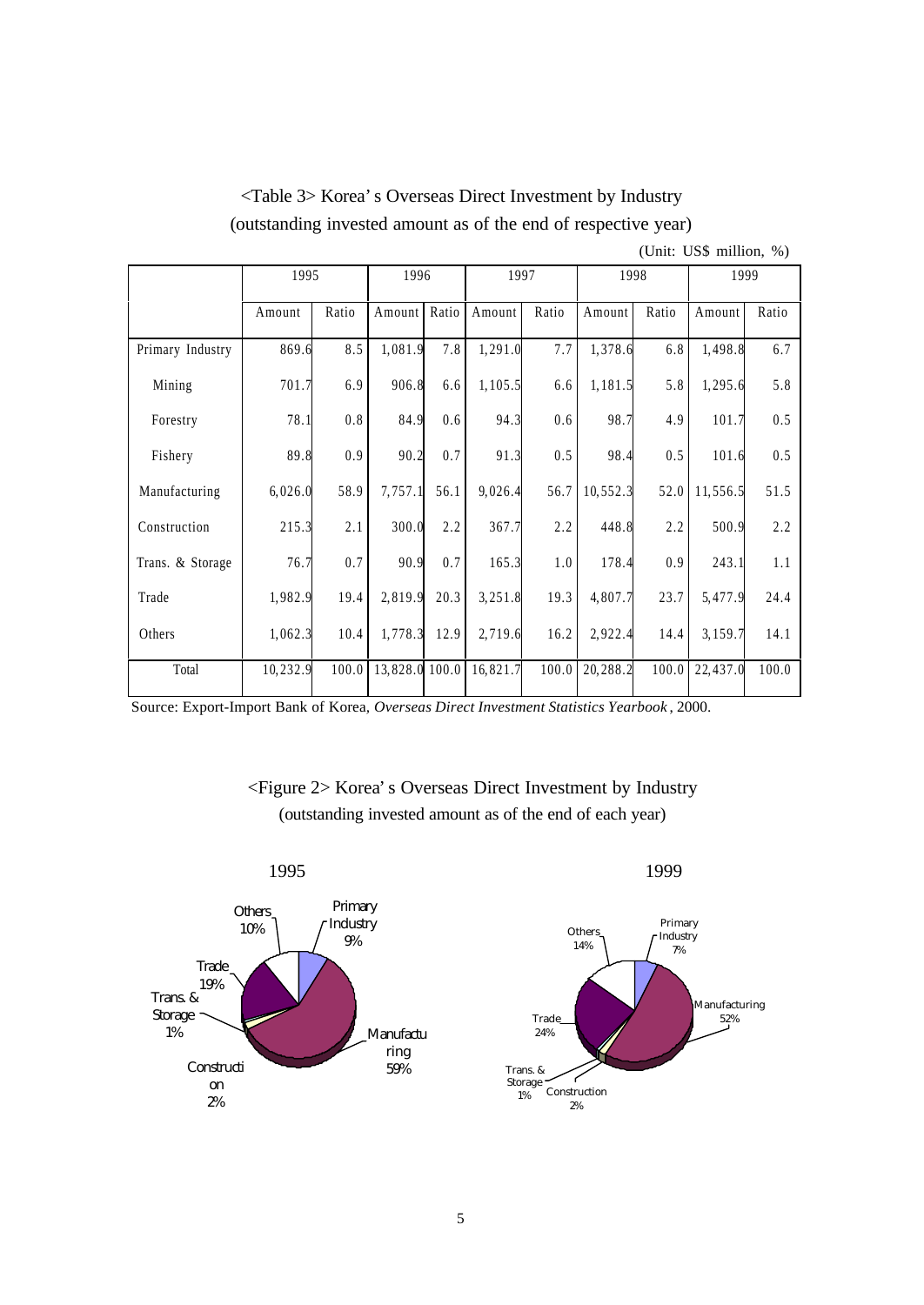As shown in Table 4, the sectoral distribution of overseas direct investment in the manufacturing industry indicates that fabricated metals accounts for 45.3 percent of total investments, recording \$5.2 billion. Leather and footwear, basic metals, and petroleum and chemicals account for 11 percent, 8.6 percent, and 8 percent, respectively. Based on the outstanding invested amounts at the end of 1995 and 1998, the ratio of investment in leather and footwear decreased while, on the other hand, that of fabricated metals showed a relative increase.

|                     | 1995    |       |         | 1996  |         | 1997  | 1998     |       | $\overline{O}$ ( $\overline{O}$ ) $\overline{O}$ $\overline{O}$ ( $\overline{O}$ ) $\overline{O}$<br>1999 |       |
|---------------------|---------|-------|---------|-------|---------|-------|----------|-------|-----------------------------------------------------------------------------------------------------------|-------|
|                     | Amount  | Ratio | Amount  | Ratio | Amount  | Ratio | Amount   | Ratio | Amount                                                                                                    | Ratio |
| Food &              | 234.2   | 3.9   | 351.5   | 4.5   | 381.1   | 4.2   | 416.4    | 0.2   | 470.0                                                                                                     | 4.1   |
| <b>Beverages</b>    |         |       |         |       |         |       |          |       |                                                                                                           |       |
| Textiles &          | 733.9   | 12.1  | 954.9   | 12.3  | 1081.2  | 12.0  | 1159.8   | 11.0  | 1266.7                                                                                                    | 11.0  |
| Clothing            |         |       |         |       |         |       |          |       |                                                                                                           |       |
| Leather &           | 272.5   | 4.5   | 323.2   | 4.2   | 346.5   | 3.8   | 356.6    | 3.4   | 376.7                                                                                                     | 3.3   |
| Footwear            |         |       |         |       |         |       |          |       |                                                                                                           |       |
| Wood &              | 150.7   | 2.5   | 161.0   | 2.1   | 171.6   | 1.9   | 183.7    | 1.7   | 187.1                                                                                                     | 1.6   |
| Furniture           |         |       |         |       |         |       |          |       |                                                                                                           |       |
| Paper &             | 69.0    | 1.6   | 127.6   | 1.6   | 168.9   | 1.9   | 177.5    | 1.7   | 180.4                                                                                                     | 1.6   |
| Printing            |         |       |         |       |         |       |          |       |                                                                                                           |       |
| Petroleum &         | 530.4   | 8.8   | 664.9   | 8.6   | 744.3   | 8.2   | 884.5    | 8.4   | 919.4                                                                                                     | 8.0   |
| Chemicals           |         |       |         |       |         |       |          |       |                                                                                                           |       |
| Non-Metallic        | 359.6   | 6.0   | 392.4   | 5.1   | 387.2   | 4.3   | 343.8    | 3.3   | 361.7                                                                                                     | 3.1   |
| Minerals            |         |       |         |       |         |       |          |       |                                                                                                           |       |
| <b>Basic Metals</b> | 551.5   | 9.2   | 709.4   | 9.2   | 951.6   | 10.5  | 968.2    | 9.1   | 997.8                                                                                                     | 8.6   |
| Machinery           | 237.8   | 3.9   | 297.3   | 43.0  | 333.0   | 3.7   | 455.9    | 4.3   | 477.7                                                                                                     | 4.1   |
| Fabricated          | 2,427.6 | 40.3  | 3,163.0 | 40.8  | 3,763.2 | 41.7  | 4,755.7  | 45.0  | 5,233.3                                                                                                   | 45.3  |
| Metals              |         |       |         |       |         |       |          |       |                                                                                                           |       |
| Others              | 431.7   | 7.2   | 611.8   | 7.9   | 697.7   | 7.7   | 850.3    | 8.1   | 1,085.5                                                                                                   | 9.4   |
| Total               | 6,026.0 | 100.0 | 7,757.1 | 100.0 | 9,026.4 | 100.0 | 10,552.3 | 100.0 | 11,556.5                                                                                                  | 100.0 |

<Table 4> Korea's Overseas Direct Investment in the Manufacturing Industry (outstanding invested amount as of the end of respective year)  $(IInit: IIS$ million %)$ 

Source: Export-Import Bank of Korea, *Overseas Direct Investment Statistics Yearbook* , 2000.

 The geographical distribution of Korea's overseas direct investment (Table 5, Figure 3) shows that the Asian region makes up the largest share, with 44.5 percent of total investment. North America (28.4 %) and Europe (17.3%) follow. Based on the outstanding invested amounts at the end of 1995 and 1998, the investment ratios between regions do not vary substantially.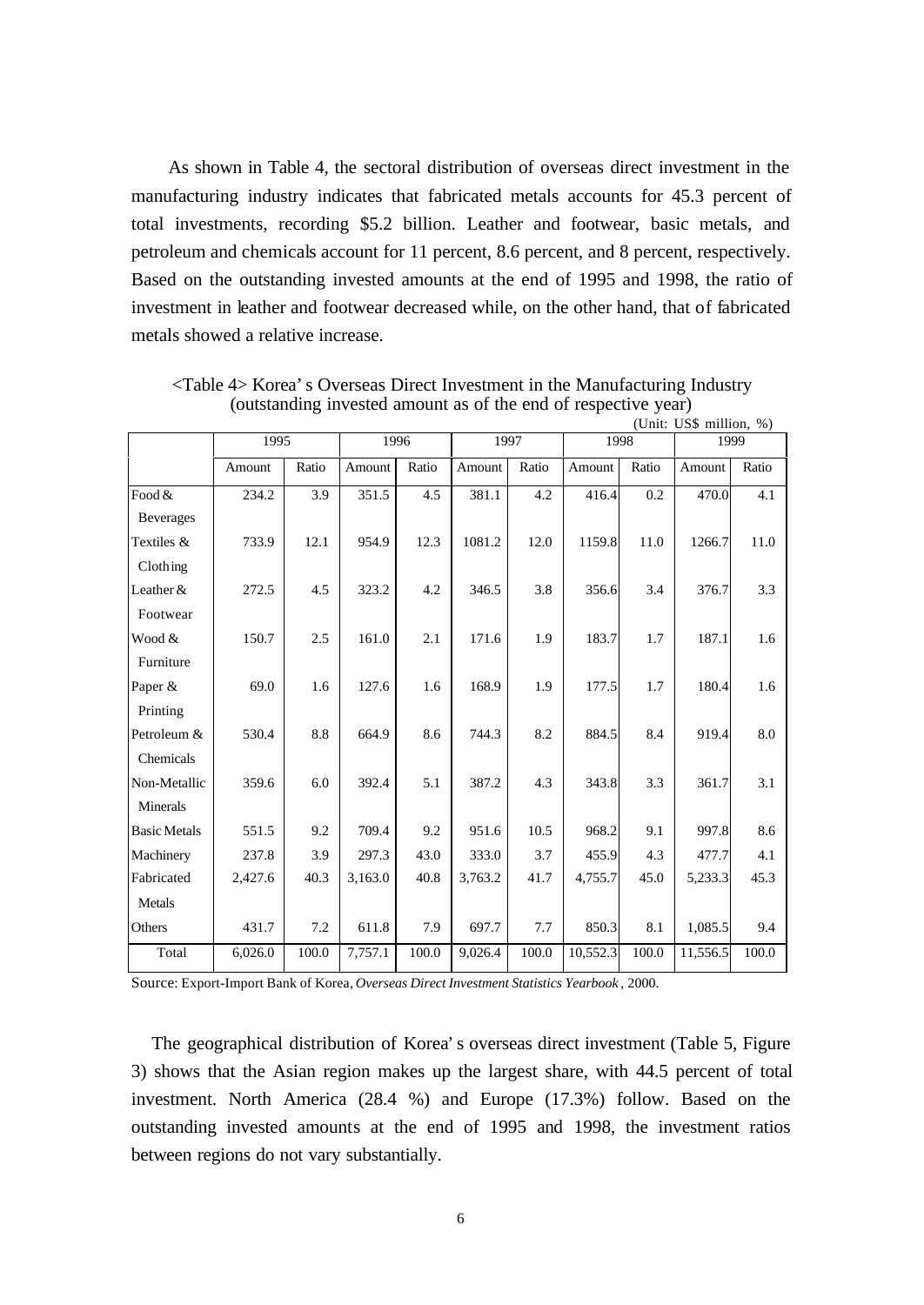|               |          |       |          |       |          |       |          |       | (Unit: US\$ million, $\%$ ) |       |
|---------------|----------|-------|----------|-------|----------|-------|----------|-------|-----------------------------|-------|
|               | 1995     |       | 1996     |       | 1997     |       | 1998     |       | 1999                        |       |
|               | Amount   | Ratio | Amount   | Ratio | Amount   | Ratio | Amount   | Ratio | Amount                      | Ratio |
| North America | 3.145.9  | 30.7  | 4,338.1  | 31.4  | 5,020.3  | 29.8  | 5,736.2  | 28.3  | 6.674.4                     | 29.7  |
| U. S.A.       | 2,701.3  | 26.4  | 4.068.9  | 29.4  | 4.741.2  | 28.1  | 5,423.4  | 26.7  | 6,343.3                     | 28.3  |
| Europe        | 1,399.9  | 13.7  | 1,893.1  | 13.7  | 2,224.6  | 13.2  | 3,165.8  | 15.6  | 3,327.3                     | 14.8  |
| Asia          | 4,714.4  | 46.1  | 6,290.8  | 45.5  | 7,749.9  | 46.1  | 9,149.0  | 45.1  | 9.983.9                     | 44.5  |
| Japan         | 228.2    | 2.2   | 299.8    | 2.2   | 361.7    | 2.2   | 383.5    | 1.9   | 418.7                       | 1.9   |
| China         | 1,898.9  | 18.6  | 2,698.6  | 19.5  | 3,311.8  | 19.7  | 3.931.7  | 19.4  | 4,135.5                     | 18.4  |
| Latin America | 265.9    | 3.3   | 566.1    | 4.1   | 811.3    | 4.8   | 1,008.8  | 5.0   | 1,168.3                     | 5.2   |
| Africa        | 265.9    | 2.6   | 274.1    | 2.0   | 361.8    | 2.2   | 443.5    | 2.2   | 460.7                       | 2.0   |
| Oceania       | 270.5    | 2.4   | 339.0    | 2.5   | 458.9    | 2.7   | 585.8    | 2.9   | 620.4                       | 2.8   |
| Middle East   | 102.7    | 1.0   | 126.8    | 0.9   | 194.9    | 1.2   | 201.1    | 1.0   | 202.0                       | 0.9   |
| Total         | 10.232.8 | 100.0 | 13,828.0 | 100.0 | 16.821.7 | 100.0 | 22.288.2 | 100.0 | 22,437.0                    | 100.0 |

<Table 5> Geographical Distribution of Korea's Overseas Direct Investment (outstanding invested amount as of the end of respective year)

Source: Export-Import Bank of Korea, *Overseas Direct Investment Statistics Yearbook* , 2000 .

#### <Figure 3> Geographical Distribution of Korea's Overseas Direct Investment



Note: Outstanding invested amount as of the end of the year 1999.

 Table 6 shows Korea's overseas direct investment as a percentage of equity ownership. 57.4 percent of the total investments in 1999 was used for 100 percent equity ownership overseas, while 25.4 percent was invested for equity ownership of between 50 percent and 100 percent. These figures indicate that most of Korea's direct investments in abroad were directed to majority shareholding.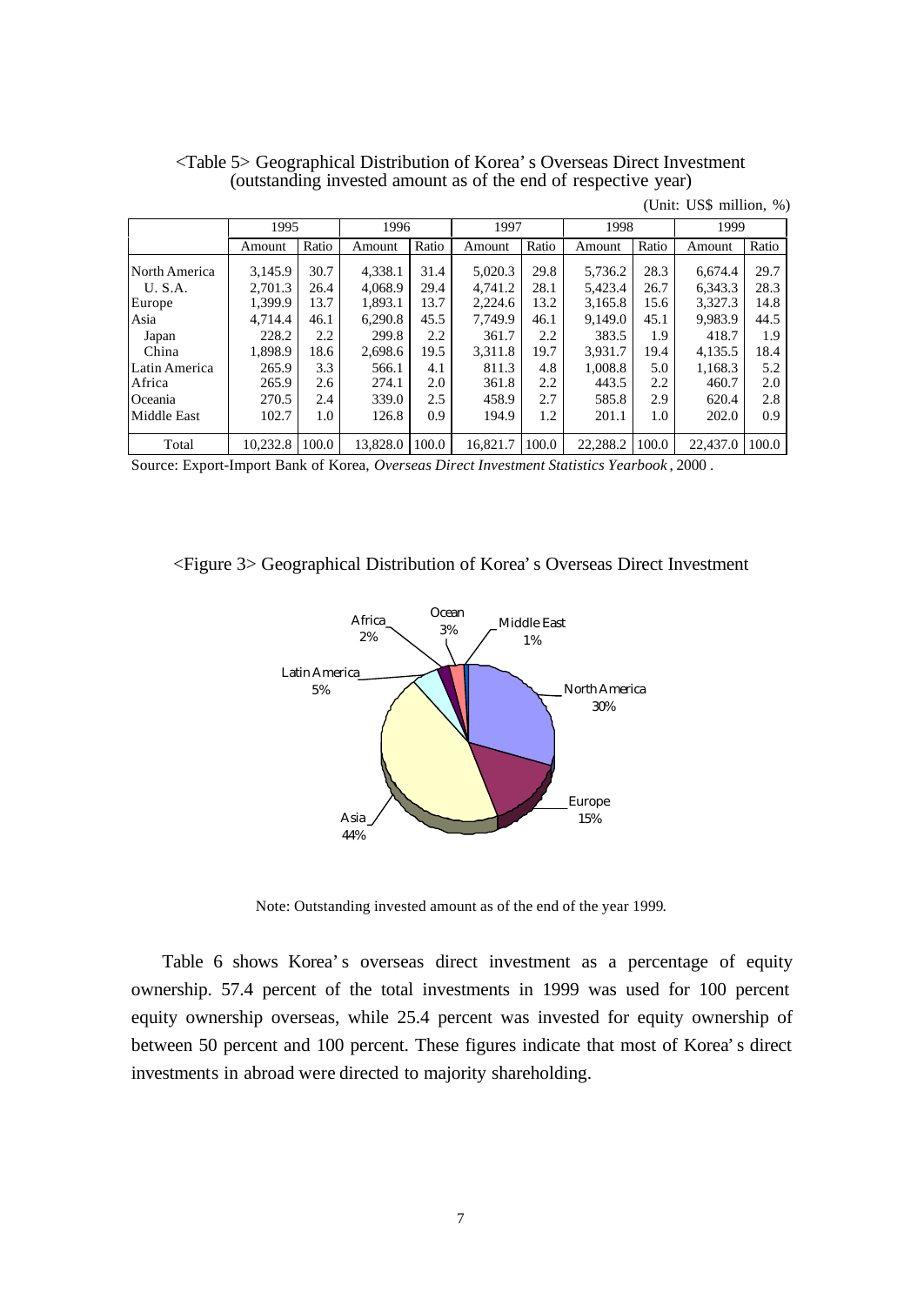# <Table 6> Equity Participation Ratio (outstanding invested amount as of the end of respective year)

| Equity<br>Participation         | 1995     |       | 1996     |       | 1997     |       | 1998     |       | 1999     |       |
|---------------------------------|----------|-------|----------|-------|----------|-------|----------|-------|----------|-------|
| Ratio                           | Amount   | Ratio | Amount   | Ratio | Amount   | Ratio | Amount   | Ratio | Amount   | Ratio |
| Under 20%                       | 214.3    | 2.1   | 446.5    | 3.2   | 520.0    | 3.1   | 508.6    | 2.5   | 514.6    | 2.3   |
| Over 20-<br>Under 50%           | 1.072.6  | 10.5  | 1.182.7  | 8.6   | 1.657.8  | 9.9   | 1.962.6  | 9.7   | 2,166.6  | 9.6   |
| 50%                             | 678.0    | 6.6   | 783.0    | 5.7   | 933.2    | 5.5   | 1,157.2  | 5.7   | 1.178.2  | 5.3   |
| Over $50-$<br><b>Under 100%</b> | 2.567.3  | 25.1  | 3.353.4  | 24.2  | 4.351.7  | 25.9  | 5.039.9  | 24.8  | 5.690.5  | 25.4  |
| 100%                            | 5.700.7  | 55.7  | 8.062.3  | 58.3  | 9.359.1  | 55.6  | 11.619.9 | 57.3  | 12.887.1 | 57.4  |
| Total                           | 10.232.9 | 100.0 | 13,828.0 | 100.0 | 16,821.7 | 100.0 | 20.288.2 | 100.0 | 22,437.0 | 100.0 |

(Unit: US\$ million, %)

Source: Export-Import Bank of Korea, *Overseas Direct Investment Statistics Yearbook* , 2000.

<Figure 4> Equity Participation Ratio (outstanding invested amount as of the end of the year 1999)



### **III. Evaluation of Korea's Overseas Direct Investment**

#### **1. General Review**

 With the steep increase in Korea's direct investment abroad after the late 1980s, there have been numerous debates over the impact of overseas direct investment on the domestic economy and the amount of imports and exports. The impact of overseas direct investment on the amount of imports and exports was questioned, while another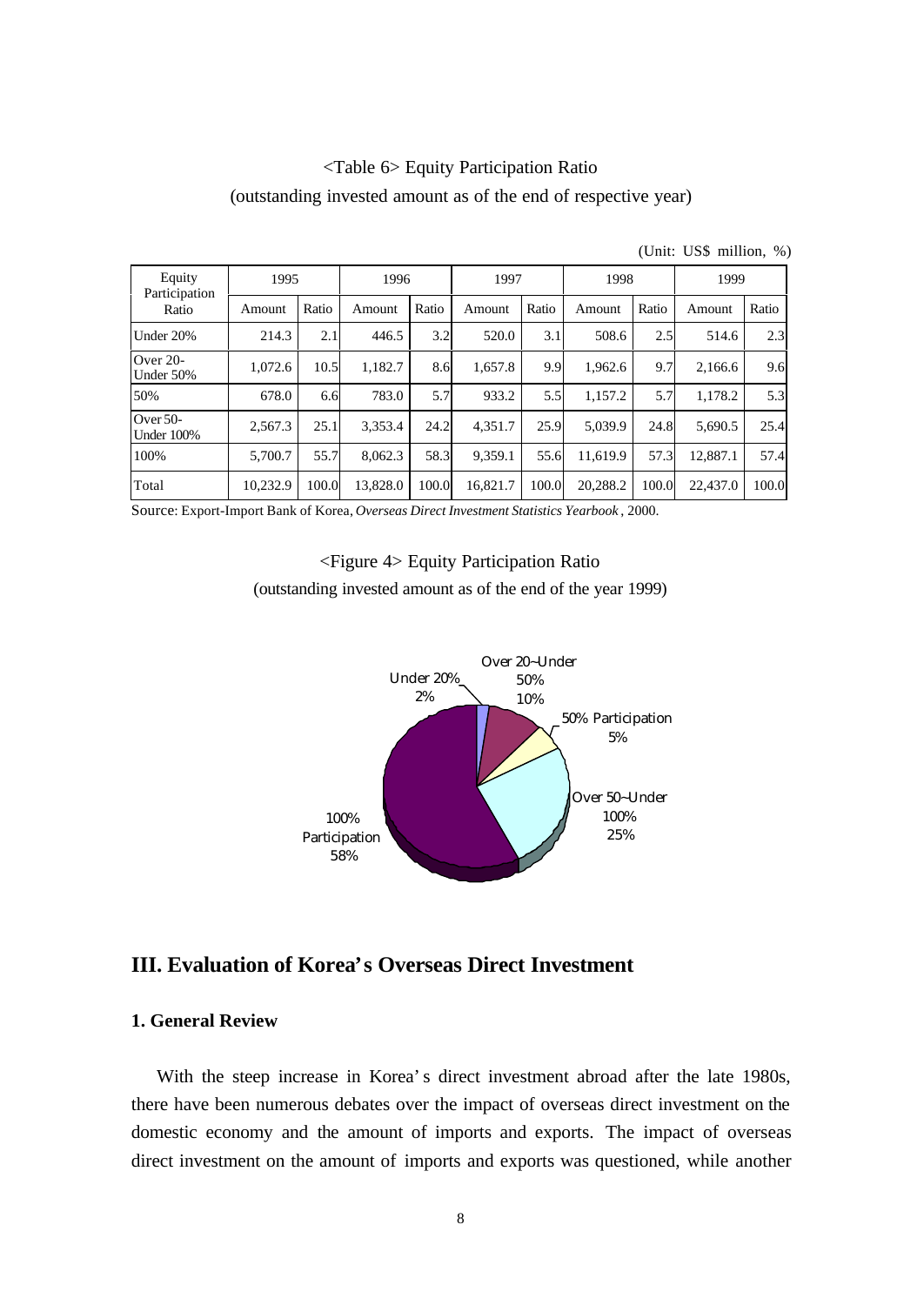main concern was the possibility of direct investment abroad reducing domestic investment, driving local industries abroad.

 Despite slight differences in analysis, the results of earlier studies show that overseas direct investment has a minimal relationship with the amount of trade (Kim Seung-jin 1998; Kim Young-chan, Kim Jeong-gyu 1997). No distinctive evidence points to overseas direct investment as the cause of the deterioration of domestic investment or the ousting of local firms. On the contrary, some view direct investment abroad as a potential long-term strategy for the rationalization of industrial structure, with consideration for enhancing the competitiveness of businesses. In this context, some argue that the channeling of direct investment abroad is a way to strengthen the linkages and complementary relationship between overseas and local sectors.

#### **2. Performance and Financial Soundness of Korea's Overseas Direct Investment**

 Since the eruption of financial crisis at the end of 1997, the debate over the effects of overseas direct investment have refocused on the soundness of overseas investment rather than its effects on domestic industry or trade. The shift in the debate was in part due to the recognition that overseas investment had been carried out through excessive foreign borrowings. In the following, we examine the results of Korea's overseas direct investment by analyzing recent financial statements of individual foreign subsidiaries.

#### **1) Combined Financial Statements of Korea's Foreign Subsidiaries**

KIEP analysis<sup>2</sup> of the total of the 1997 financial statements of 219 foreign subsidiaries with investments of over \$10 million revealed negative net worth (Table 7). At the end of 1997, capital depletion (\$2.375 billion) reached 34 percent of the capital of all subsidiaries in the study (\$7 billion). With a debt-equity ratio of 653.9 percent and all returns on investment ratios showing minus signs, the financial stability of foreign subsidiaries was proven to be extremely weak<sup>3</sup>.

The 1998 financial statement analysis<sup>4</sup> of 290 foreign subsidiaries with a current outstanding invested amount over \$10 million also revealed poor business performance

l

<sup>&</sup>lt;sup>2</sup> Unpublished. Carried out upon the request of the Ministry of Finance and Economy.

<sup>&</sup>lt;sup>3</sup> Korean foreign subsidiaries showed a high debt ratio and low profit rate in the analysis of the financial statements of 1994 and 1995, as well. Wang Yunjong, Kang Insoo, Kwon Yul (1998).

<sup>4</sup> Export-Import Bank of Korea, *1998 Financial Statement Analysis of Foreign Subsidiaries of Korean Companies*, 2000.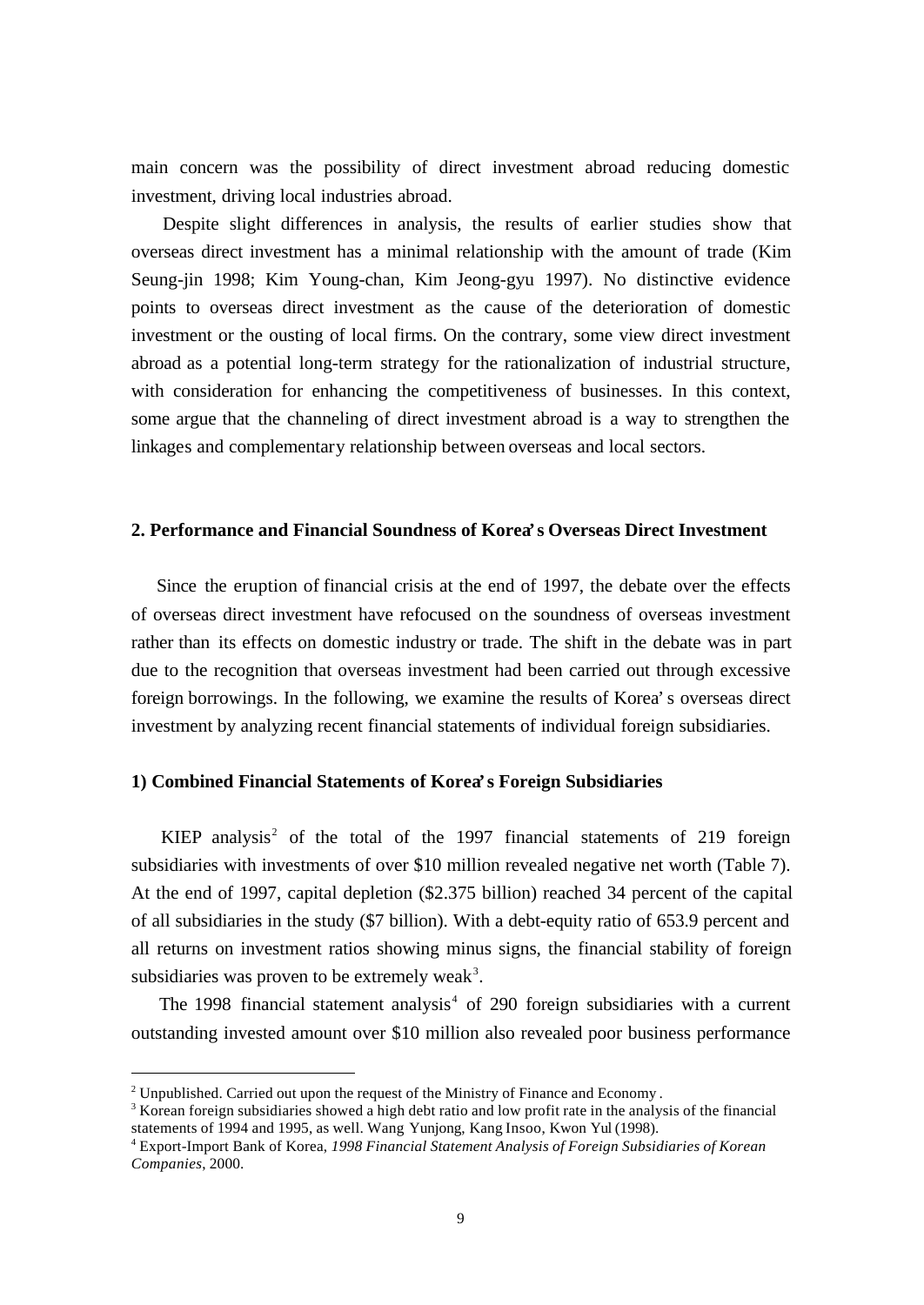(Table 8). Figures showed foreign subsidiaries were experiencing deepened capital depletion at 45.3 percent, compared to 34 percent in 1997. Considering that most of the investments in 1998 were capital increases by parent companies as subsidiaries faced difficulties in local financing, the real rate of capital depletion is expected to have reached much higher than the 45.3 percent indicated in the analysis. Among the 290 foreign subsidiaries, only 90 were free of capital depletion, and though there were differences in level, the rest of the 200 businesses showed capital depletion.

<Table 7> Combined Financial Statement of 219 Subsidiaries of Korean Companies (1997)

|                                                                 |                 |        |                                                                                                 |                 | $(113 \text{ of } 1000, 91, 1997)$ , $0.99$ minimum |  |
|-----------------------------------------------------------------|-----------------|--------|-------------------------------------------------------------------------------------------------|-----------------|-----------------------------------------------------|--|
|                                                                 | Credit          |        | Debit                                                                                           |                 |                                                     |  |
| <b>Current Assets</b><br>Inventories<br>Other Current<br>Assets | 3,069<br>18,248 | 21,317 | Liabilities<br>Current<br>Liabilities<br>Non-Current                                            | 22,450<br>7,818 | 30,268                                              |  |
| <b>Non-current Assets</b>                                       |                 | 13,580 | Liabilities<br>Capital<br>Capital stock<br><b>Others</b><br>(incl. Net)<br>Income or<br>Losses) | 7,004<br>2,375  | 4,629                                               |  |
| <b>Total Assets</b>                                             |                 | 34,897 | Liabilities and Capital                                                                         |                 | 34,897                                              |  |

|  |  |  | (1) Balance Sheet |
|--|--|--|-------------------|
|--|--|--|-------------------|

 $(As$  of Dec. 31, 1997, US\$ million)

#### (2) Income Statement and Financial Ratios

(Unit: US\$ million, %)

|                         | <b>Item</b>                                                                                                                                                                                  | Amount/Ratio                                                |
|-------------------------|----------------------------------------------------------------------------------------------------------------------------------------------------------------------------------------------|-------------------------------------------------------------|
| Income Statement        | <b>Sales</b><br><b>Ordinary Income</b><br>Net Income                                                                                                                                         | 41,102<br>1,461<br>1,619                                    |
| <b>Financial Ratios</b> | Net Income - Sales Ratio<br>Return on Investments (ROI)<br>Return on Equity (ROE)<br><b>Equity Ratio</b><br>Debt-Equity Ratio<br><b>Current Liabilities Ratio</b><br>Capital Depletion Ratio | 3.9%<br>4.6%<br>23.1%<br>13.3%<br>653.9%<br>485.0%<br>34.0% |

 Note: The above financial statements and analyses are the total of financial statements of 219 major subsidiaries with investments of over \$10 million (data as of December 31, 1997).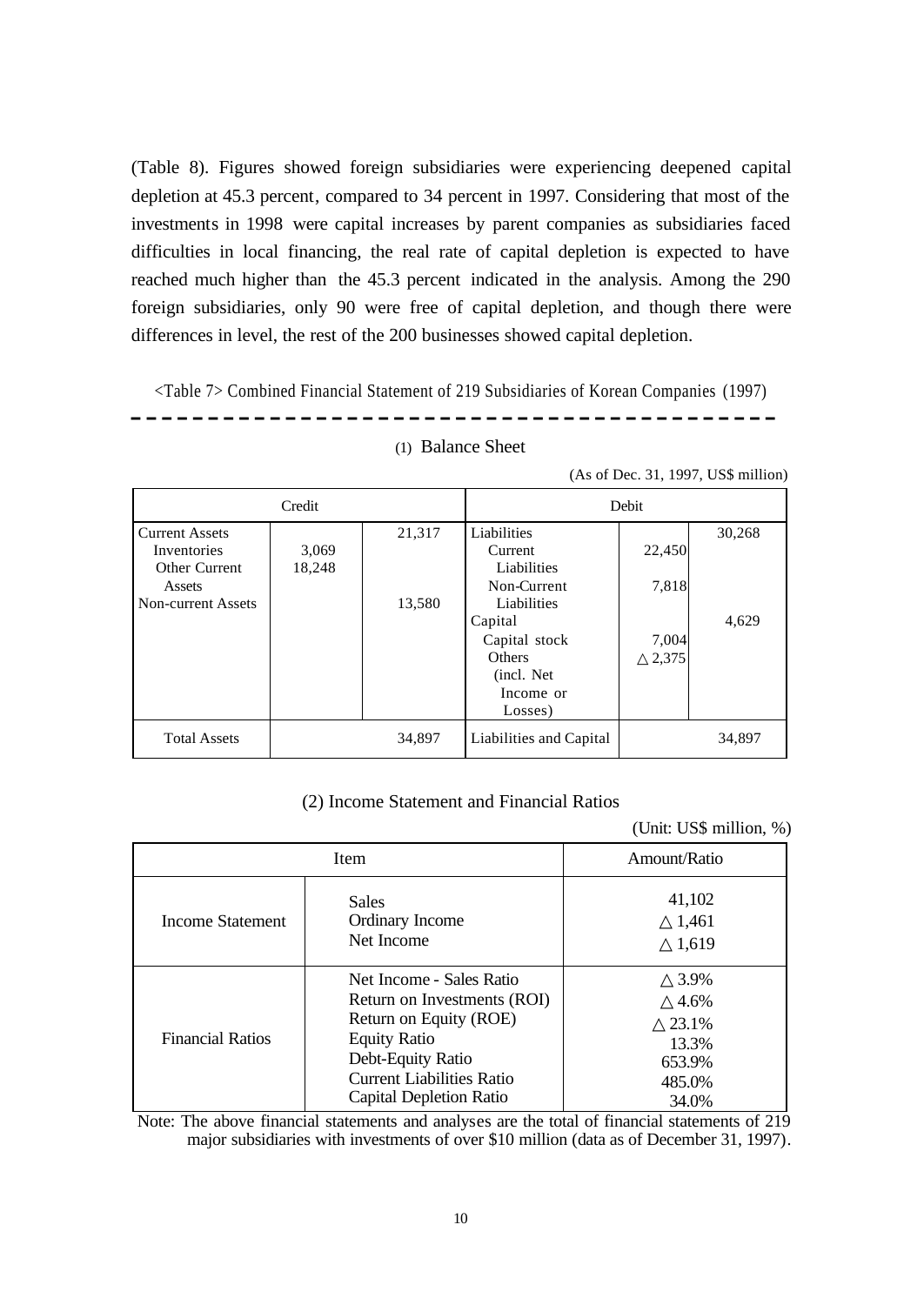#### <Table 8> Combined Financial Statements of 290 Subsidiaries of Korean Companies (1998)

|                     | Credit   | Debit                   |          |  |  |  |
|---------------------|----------|-------------------------|----------|--|--|--|
| Assets              | 38,305.3 | Liabilities             | 31,928.3 |  |  |  |
|                     |          | Capital                 | 6,377.0  |  |  |  |
|                     |          | Capital stock           | 11,657.2 |  |  |  |
|                     |          |                         |          |  |  |  |
|                     |          | Others                  | 5,280.3  |  |  |  |
|                     |          | (incl.                  |          |  |  |  |
|                     |          | Net Income or           |          |  |  |  |
|                     |          | Losses)                 |          |  |  |  |
| <b>Total Assets</b> | 38,305.3 | Liabilities and Capital | 38,305.3 |  |  |  |

#### (1) Balance Sheet

(As of Dec. 31, 1998, US\$ million)

#### (2) Income Statement and Financial Ratios

(Unit: US\$ million, %)

| $\sqrt{2}$ . $\frac{1}{2}$ . $\frac{1}{2}$ . $\frac{1}{2}$ . $\frac{1}{2}$ . $\frac{1}{2}$ . $\frac{1}{2}$ . $\frac{1}{2}$ . $\frac{1}{2}$ . $\frac{1}{2}$ . $\frac{1}{2}$ . $\frac{1}{2}$ . $\frac{1}{2}$ . $\frac{1}{2}$ . $\frac{1}{2}$ . $\frac{1}{2}$ . $\frac{1}{2}$ . $\frac{1}{2}$ . $\frac{1}{2}$ . $\frac{1}{2}$ . $\frac$ |                             |          |  |  |  |  |
|--------------------------------------------------------------------------------------------------------------------------------------------------------------------------------------------------------------------------------------------------------------------------------------------------------------------------------------|-----------------------------|----------|--|--|--|--|
|                                                                                                                                                                                                                                                                                                                                      | <b>Amount Ratio</b>         |          |  |  |  |  |
| <b>Income Statement</b>                                                                                                                                                                                                                                                                                                              | <b>Sales</b>                | 45,070.0 |  |  |  |  |
|                                                                                                                                                                                                                                                                                                                                      | Net Income                  | 1,212.7  |  |  |  |  |
|                                                                                                                                                                                                                                                                                                                                      | Net Income to Sales Ratio   | 2.7%     |  |  |  |  |
|                                                                                                                                                                                                                                                                                                                                      | Return on Investments (ROI) | 3.2%     |  |  |  |  |
| <b>Financial Ratios</b>                                                                                                                                                                                                                                                                                                              | Return on Equity (ROE)      | 10.4%    |  |  |  |  |
|                                                                                                                                                                                                                                                                                                                                      | <b>Equity Ratio</b>         | 16.6%    |  |  |  |  |
|                                                                                                                                                                                                                                                                                                                                      | Debt-Equity Ratio           | 500.7%   |  |  |  |  |
|                                                                                                                                                                                                                                                                                                                                      | Capital Depletion Ratio     | 45.3%    |  |  |  |  |

Note: The financial statements and analyses were produced on the basis of the financial data of 290 foreign subsidiaries with an outstanding invested amount of over \$10 million. The tables are the total of the financial statements of the businesses. The figures represent an aggregate of the percentage claims on each account or item by share ownership of subsidiaries by their parent companies (data as of December 31, 1998).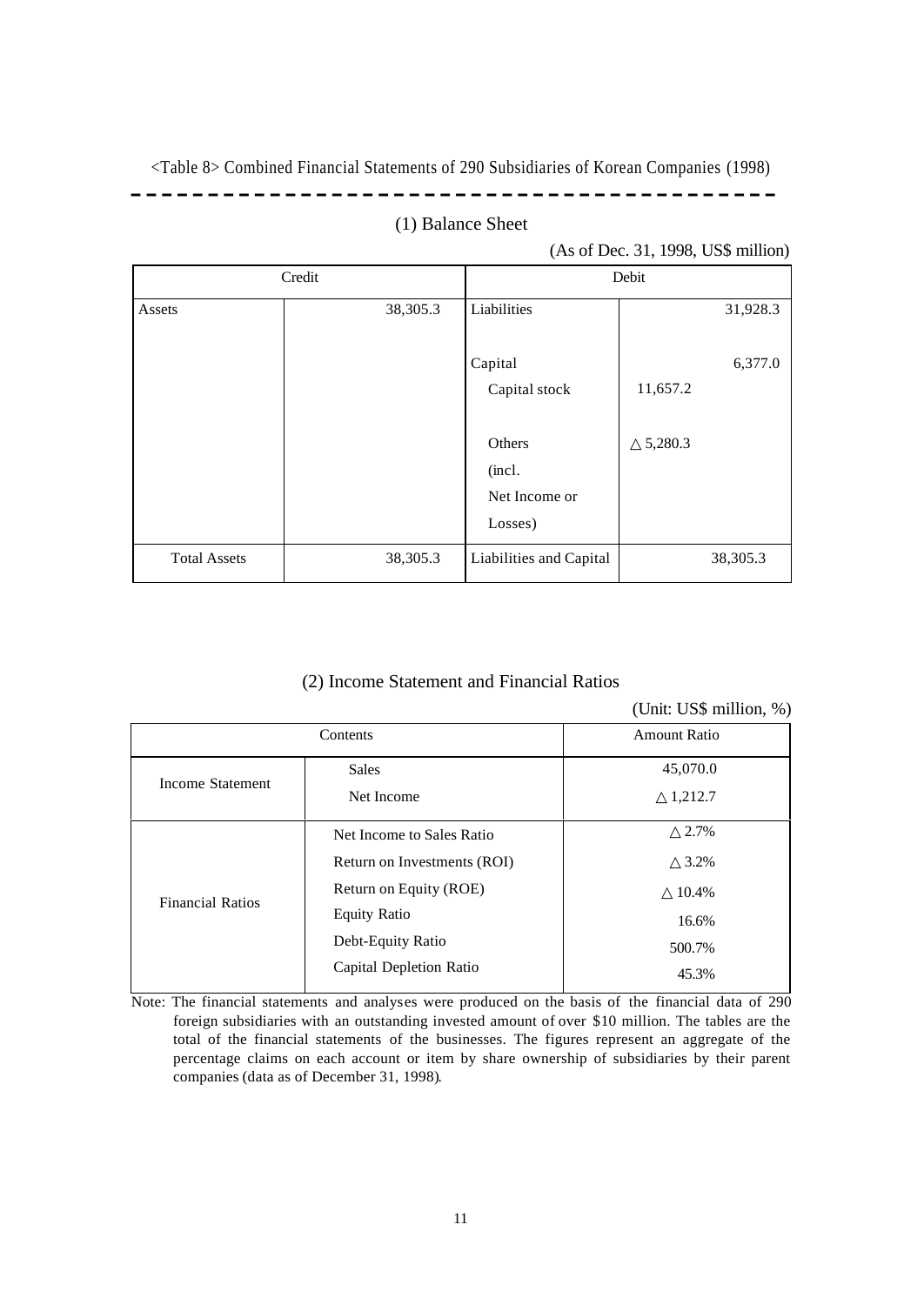| Foreign Subsidiaries    |          | Capital (Outstanding Investment) | Capital Depletion |       | Maintained Equity Capital |        |  |
|-------------------------|----------|----------------------------------|-------------------|-------|---------------------------|--------|--|
|                         | Amount   | Ratio                            | Amount            | Ratio | <b>Equity Capital</b>     | Ratio  |  |
| 39 companies*           | 4.169.4  | 35.8                             | 4.259.7           | 80.7  | $-90.0$                   | $-0.2$ |  |
| Remaining 251 companies | 7.487.8  | 64.2                             | 1,020.5           | 19.3  | 6.467.3                   | 86.4   |  |
| Total                   | 11,657.2 | 100.0                            | 5,280.2           | 100.0 | 6.377.0                   | 54.7   |  |

<Table 9> Capital Depletion in Foreign Subsidiaries (as of the end of 1998)

(Unit: US\$ million, %)

\* Refers to foreign subsidiaries with capital depletion over \$30 million.

Source: Export-Import Bank of Korea*, Overseas Direct Investment Statistics Yearbook*, 2000.

 A closer look at the status of capital depletion in 1998 indicates 39 foreign subsidiaries of the 290 companies in the survey were experiencing capital depletion reaching over \$30 million. The total capital depletion of the 39 subsidiaries amounted to \$4.26 billion exceeding their total investment amount of \$4.17 billion. The mentioned subsidiaries showed an average investment amount of \$100 million and accounted for 80.7 percent of total capital depletion by the 290 companies included in the survey. The results of the analyses indicate that the insolvency of Korea's oversea's direct investment is due to large-scale overseas investments by Korean conglomerates.

#### **2) Borrowing Structure of Korean Foreign Subsidiaries**

l

 Table 10 summarizes the borrowing structures of 111 foreign subsidiaries, reporting the details of their funding that reached over \$10 million at the end of 1997. Table 11 shows the borrowing structure of 290 foreign subsidiaries with an outstanding invested amount of over \$10 million. In 1997, around 81 percent (\$11 billion) of total borrowings (\$13.4 billion) were funded through parent guarantees; the figure falls to 73.3 percent in 1998. Foreign borrowing on parent company guarantees and domestic bank guarantees are viewed as the Korean  $Risk^5$  in overseas direct investment, reaching 76.6 percent of total borrowings by foreign subsidiaries in 1998.

 $<sup>5</sup>$  The uncertainty in the guaranteed borrowings which Korean companies and financial institutions must</sup> submit if foreign subsidiaries are shut down.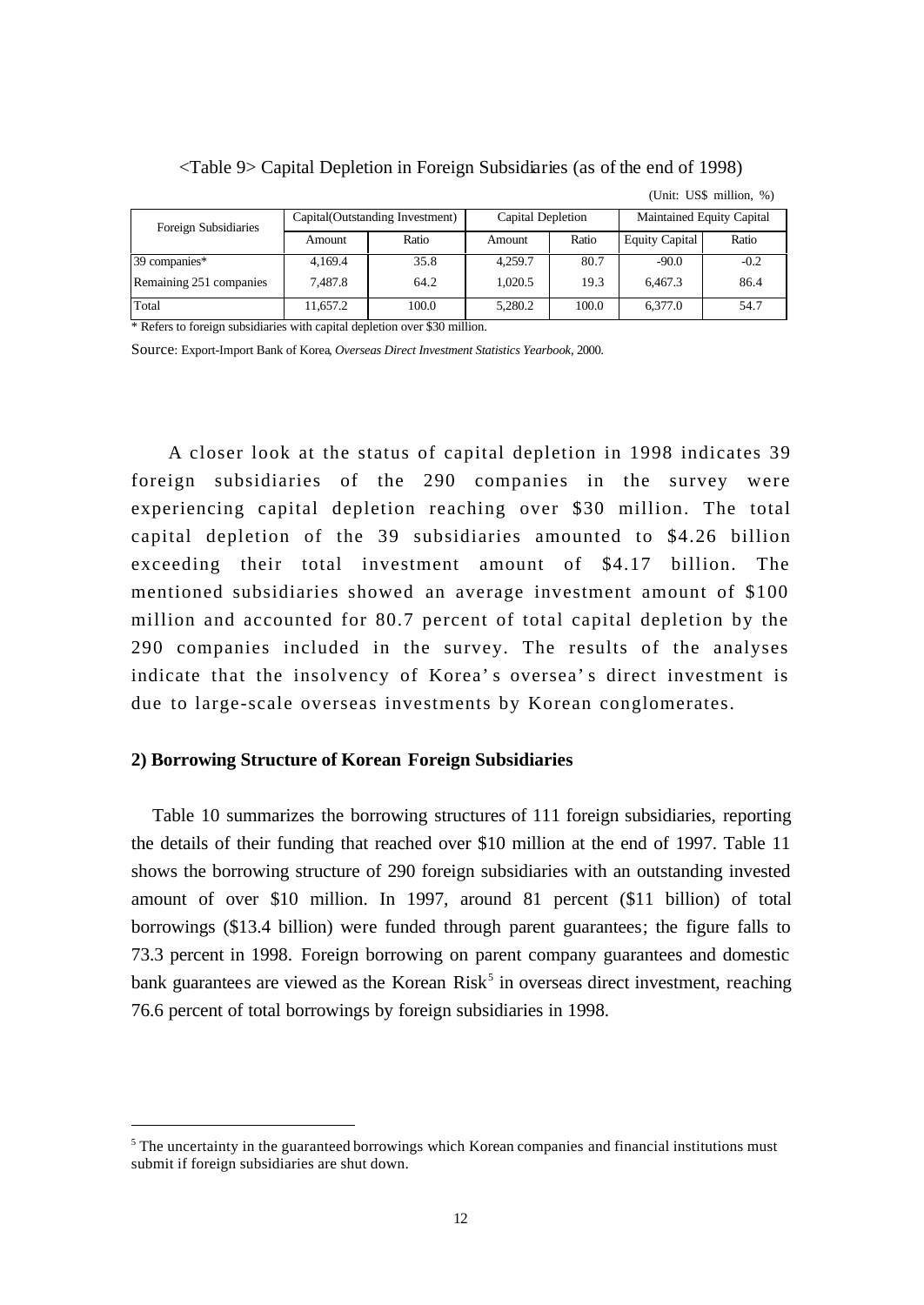| <table 10=""> Borrowing Structure of Korean Subsidiaries Abroad</table> |  |
|-------------------------------------------------------------------------|--|
| (as of the end of 1997)                                                 |  |

| Type of Financing                                        | <b>Short Term</b><br><b>Borrowings</b> |              |               | Long Term<br><b>Borrowings</b> | Total<br><b>Borrowings</b> |              |  |  |
|----------------------------------------------------------|----------------------------------------|--------------|---------------|--------------------------------|----------------------------|--------------|--|--|
|                                                          | Amount                                 | Number       | Amount        | Number                         | Amount                     | Number       |  |  |
| (1) Parent Guarantees                                    | 7,966                                  | 88           | 2,990         | 57                             | 10,956                     | 145          |  |  |
|                                                          | (90.3)                                 | (66.2)       | (65.5)        | (57)                           | (81.8)                     | (66.2)       |  |  |
| (2) Direct Local<br>Borrowings by<br><b>Subsidiaries</b> | 396<br>(4.5)                           | 21<br>(15.8) | 688<br>(15.0) | 16<br>(16)                     | 1,084<br>(8.1)             | 37<br>(15.9) |  |  |
| (3) Guarantees of Local                                  | 3                                      | (0.7)        | 187           | 4                              | 190                        | 5            |  |  |
| Partners                                                 | (0.1)                                  |              | (4.1)         | (4)                            | (1.4)                      | (2.2)        |  |  |
| $(4)$ Others                                             | 452                                    | 23           | 707           | 23                             | 1,159                      | 46           |  |  |
|                                                          | (5.1)                                  | (17.3)       | (15.5)        | (23)                           | (8.7)                      | (19.7)       |  |  |
| Total                                                    | 8,817                                  | 133          | 4,572         | 100                            | 13,389                     | 233          |  |  |
|                                                          | (100)                                  | (100)        | (100)         | (100)                          | (100)                      | (100)        |  |  |

(Unit: US\$ million, %)

<Table 11> Borrowing Structure of Korean Subsidiaries Abroad (as of the end of 1998) (Unit: US\$ million, %)

| Type of Financing                                                    | <b>Subsidiaries</b><br>of Top 5<br>Conglomerates |       | <b>Subsidiaries</b><br>of Top 6 to 30<br>Conglomerates |       | Others           |       | Total            |       |
|----------------------------------------------------------------------|--------------------------------------------------|-------|--------------------------------------------------------|-------|------------------|-------|------------------|-------|
|                                                                      | Amount                                           | Ratio | Amount                                                 | Ratio | Amount           | Ratio | Amount           | Ratio |
| (1) Parent Guarantees<br>Related<br>(incl.<br>Company<br>guarantees) | 13,392.6                                         | 78.0  | 822.9                                                  | 71.3  | 2,162.2          | 53.6  | 16,377.6         | 73.3  |
| (2) Domestic<br>Financial Institution<br>Guarantees                  | 216.7                                            | 1.3   | 144.7                                                  | 12.5  | 381.7            | 9.5   | 743.0            | 3.3   |
| $(3)$ Foreign<br>Financial Institution<br>Guarantees                 | 57.2                                             | 0.3   | 0.0                                                    | 0.0   | 331.4            | 8.2   | 388.7            | 1.7   |
| (4) Foreign Subsidiary's<br>Collateral                               | 1,093.6                                          | 6.4   | 39.8                                                   | 3.4   | 303.8            | 7.5   | 1,437.3          | 6.4   |
| (5) Direct Local<br>Borrowings of<br><b>Subsidiaries</b>             | 1,760.7                                          | 10.3  | 146.8                                                  | 12.7  | 856.3            | 21.2  | 2,763.7          | 12.4  |
| (6) Guarantees of<br><b>Local Partners</b>                           | 646.3                                            | 3.8   | 0.0                                                    | 0.0   | 0.0              | 0.0   | 646.3            | 2.9   |
| Total                                                                | 17,167.1<br>76.8%                                | 100   | 1,154.2<br>5.2%                                        | 100   | 4,035.3<br>18.0% | 100   | 22,356.6<br>100% | 100   |

Data: Export-Import Bank of Korea, *1998 Financial Statement Analysis of Foreign Subsidiaries of Korean Companies,* 2000.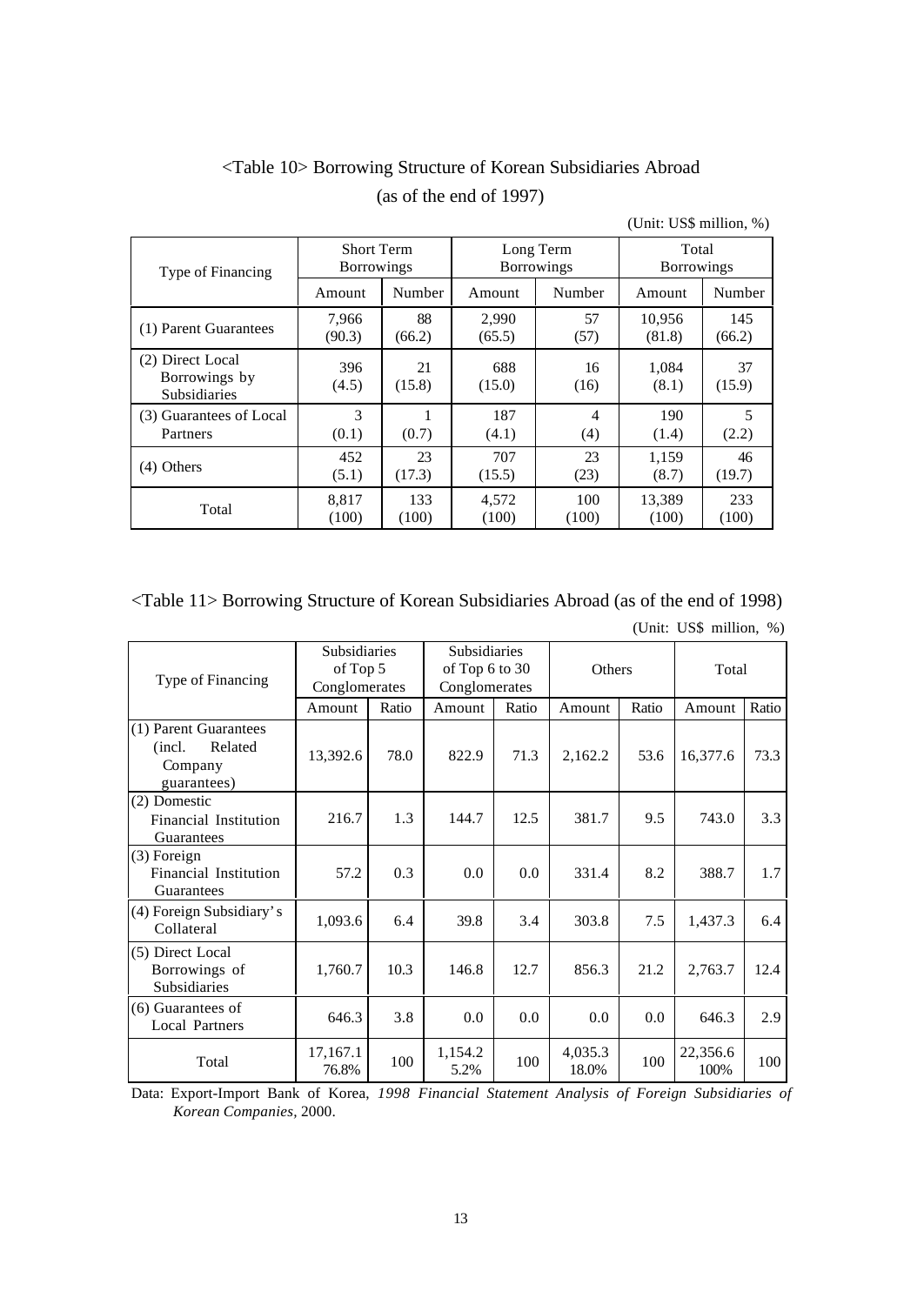In general, excessive borrowings increase the riskiness of overseas investments, particularly when a foreign subsidiary fails to meet the expected rate of return. Not only does the subsidiary become vulnerable, but the domestic parent companies or member companies who are the debt guarantors may also experience corporate distress. The recent case of the Daewoo group is a good example where overseas investment based on excessive borrowing has been deemed one of constituting causes of its demise.

#### **3) Other Performances of Overseas Direct Investment**

#### (1) Returns on Investment

 Table 12 shows the investment profits of Korean parent companies from overseas direct investment in 1998. While the total outstanding invested amount in 1998 of the 290 companies included in the survey is \$11.66 billion, the dividends reach only \$44 million, showing investment profits at 0.05 percent with profits including royalties and interest at 1.58 percent.

|                              | Number of<br>Foreign<br>Subsidiaries | Return on Investment<br>Capital Stock |           |          |                |                |                            | Rate of Return on<br>Investment |  |  |
|------------------------------|--------------------------------------|---------------------------------------|-----------|----------|----------------|----------------|----------------------------|---------------------------------|--|--|
|                              |                                      | (Outstanding<br>Invested<br>Amount)   | Dividends | Interest | Royalti<br>es. | Total          | Dividend<br>Yield<br>Ratio | Total<br>Yield<br>Ratio         |  |  |
| Top 5<br>Conglomerates       | 191                                  | 8,567,687                             | 38,338    | 10,051   |                | 58,342 106,731 | 0.45                       | 1.26                            |  |  |
| Top 6 to 30<br>Conglomerates | 29                                   | 870,286                               | 215       | 456      | 7,800          | 8,471          | 0.02                       | 0.97                            |  |  |
| <b>Others</b>                | 71                                   | 2,219,209                             | 5,198     | 19,145   | 41.402         | 69,208         | 0.02                       | 3.12                            |  |  |
| Total                        | 290                                  | 11,657,182                            | 43,751    | 8,471    | 69.208         | 184,410        | 0.04                       | 1.58                            |  |  |

<Table 12> Returns on Overseas Direct Investment (1998)

(Unit: US\$ 1000, %)

Source: Export-Import Bank of Korea, *1998 Financial Statement Analysis of Foreign Subsidiaries of Korean Companies*, 2000.

#### (2) Export-Inducing Effects

 The inferior performance of foreign subsidiaries was the focus of the above analysis. Despite the losses, the importance of these subsidiaries cannot be overlooked, as they are the windows of export for Korean parent companies. Tables 13, 14 and 15 show the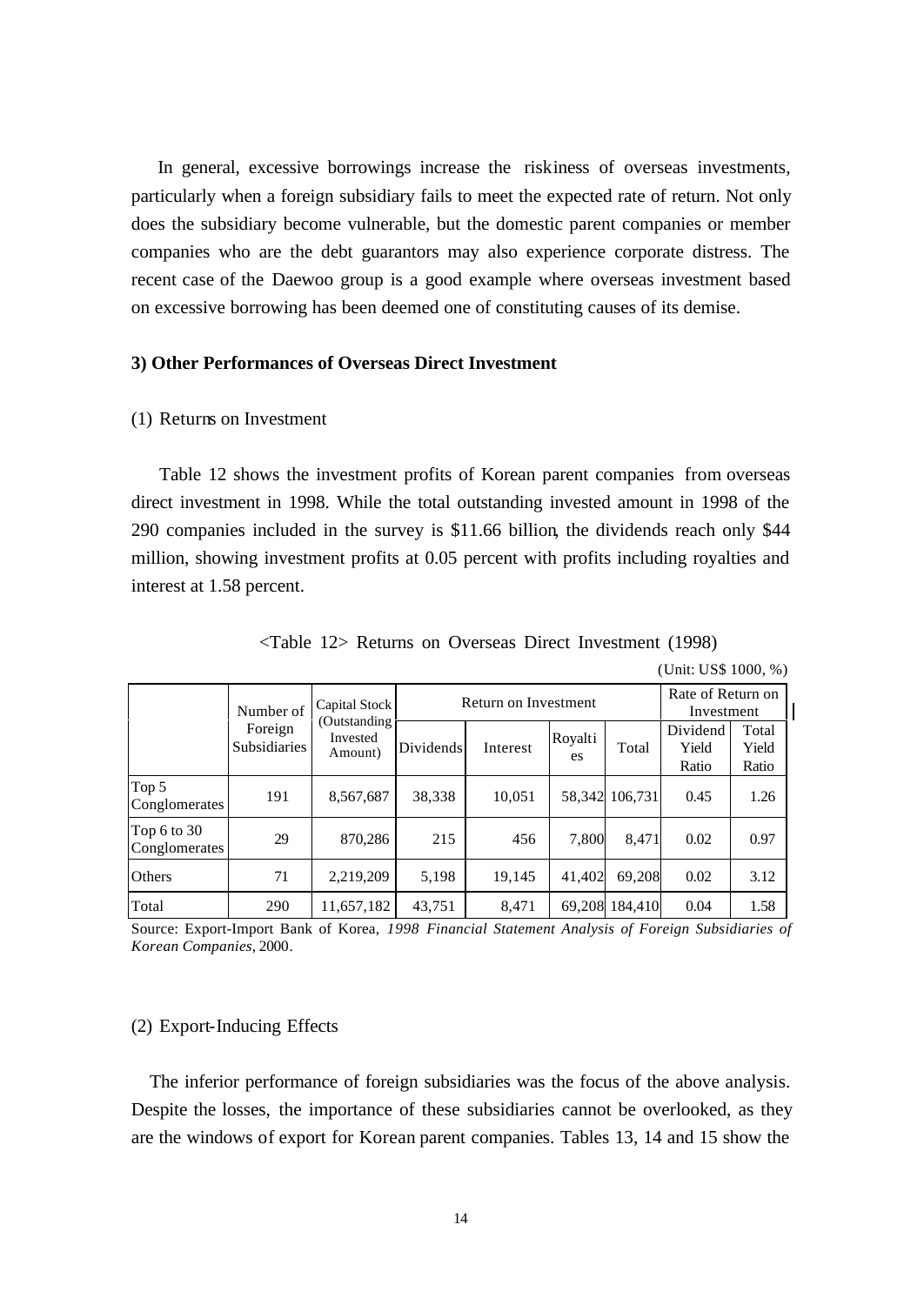analyses of the transactions between foreign subsidiaries and the parent company by region, company and industry. The survey shows exports in 1998 through foreign subsidiaries were at \$19.5 billion while imports were at \$290 million, indicating a trade surplus of \$16 billion. The above results confirm the role of foreign subsidiaries as the main export passage for Korean companies, while proving the dependency of the management of foreign subsidiaries on the parent company. The ratio of the purchase from parent company to foreign subsidiary sales reached 38.6 percent, showing high dependency on the domestic parent company.

 Seen by region, foreign subsidiaries in North America showed more distinct features as the window of export compared to those located in Europe or Asia. However, the subsidiaries in Oceania exhibited a higher ratio of imports than exports by the parent company. This seems to be due to investments by Korean companies in the Oceania region for the purpose of natural resource acquisition.

 Meanwhile, foreign subsidiaries of domestic conglomerates showed stronger exportinducing effects compared to other companies. Comparison by industry showed that the manufacturing sector is more effective in inducing exports than the trade sector, as trading companies not only purchase products from their domestic parent companies but also pursue active international offshore trade. On the other hand, manufacturing companies have connected production systems with the domestic parent company, raising the ratio of product parts that are brought in from Korea.

# <Table 13 > Transactions between Overseas Subsidiaries and the Parent Company (by region, 1998)

(Unit: US\$ million, %)

|               |                                             |                                   | <b>Sales</b> | Transactions between Overseas Subsidiaries<br>And the Parent Company |                             |                                              |                   |  |  |
|---------------|---------------------------------------------|-----------------------------------|--------------|----------------------------------------------------------------------|-----------------------------|----------------------------------------------|-------------------|--|--|
|               | Number of<br>Foreign<br><b>Subsidiaries</b> | Outstanding<br><b>Investments</b> |              |                                                                      | Forwarded to Parent Company | Forwarded to Overseas<br><b>Subsidiaries</b> |                   |  |  |
|               |                                             |                                   |              |                                                                      | Ratio to Sales of           |                                              | Ratio to Sales of |  |  |
|               |                                             |                                   |              | Amount                                                               | Overseas                    | Amount                                       | Overseas          |  |  |
|               |                                             |                                   |              |                                                                      | <b>Subsidiaries</b>         |                                              | Subsidiaries      |  |  |
| Asia          | 144                                         | 3.991.9                           | 17,198.9     | 1,942.5                                                              | 11.3                        | 7,050.9                                      | 41.0              |  |  |
| North America | 55                                          | 3.937.9                           | 17.222.9     | 618.6                                                                | 3.6                         | 8.944.9                                      | 51.9              |  |  |
| Europe        | 59                                          | 2.713.3                           | 14,449.6     | 216.8                                                                | 1.5                         | 2,955.4                                      | 20.5              |  |  |
| Latin America | 17                                          | 621.3                             | 1.054.8      | 9.7                                                                  | 0.9                         | 338.4                                        | 32.1              |  |  |
| Oceania       | 8                                           | 232.6                             | 284.9        | 109.3                                                                | 38.4                        | 47.8                                         | 16.8              |  |  |
| Africa        |                                             | 160.2                             | 221.0        | 0.0                                                                  | 0.0                         | 142.4                                        | 64.4              |  |  |
| Total         | 290                                         | 11.657.2                          | 50.432.2*    | 2.896.8                                                              | 5.7                         | 19,479.7                                     | 38.6              |  |  |

Source: Export-Import Bank of Korea, *1998 Financial Statement Analysis of Foreign Subsidiaries of Korean Companies,* 2000. \* Sales of overseas subsidiaries are not adjusted by the equity ratio of the domestic parent company.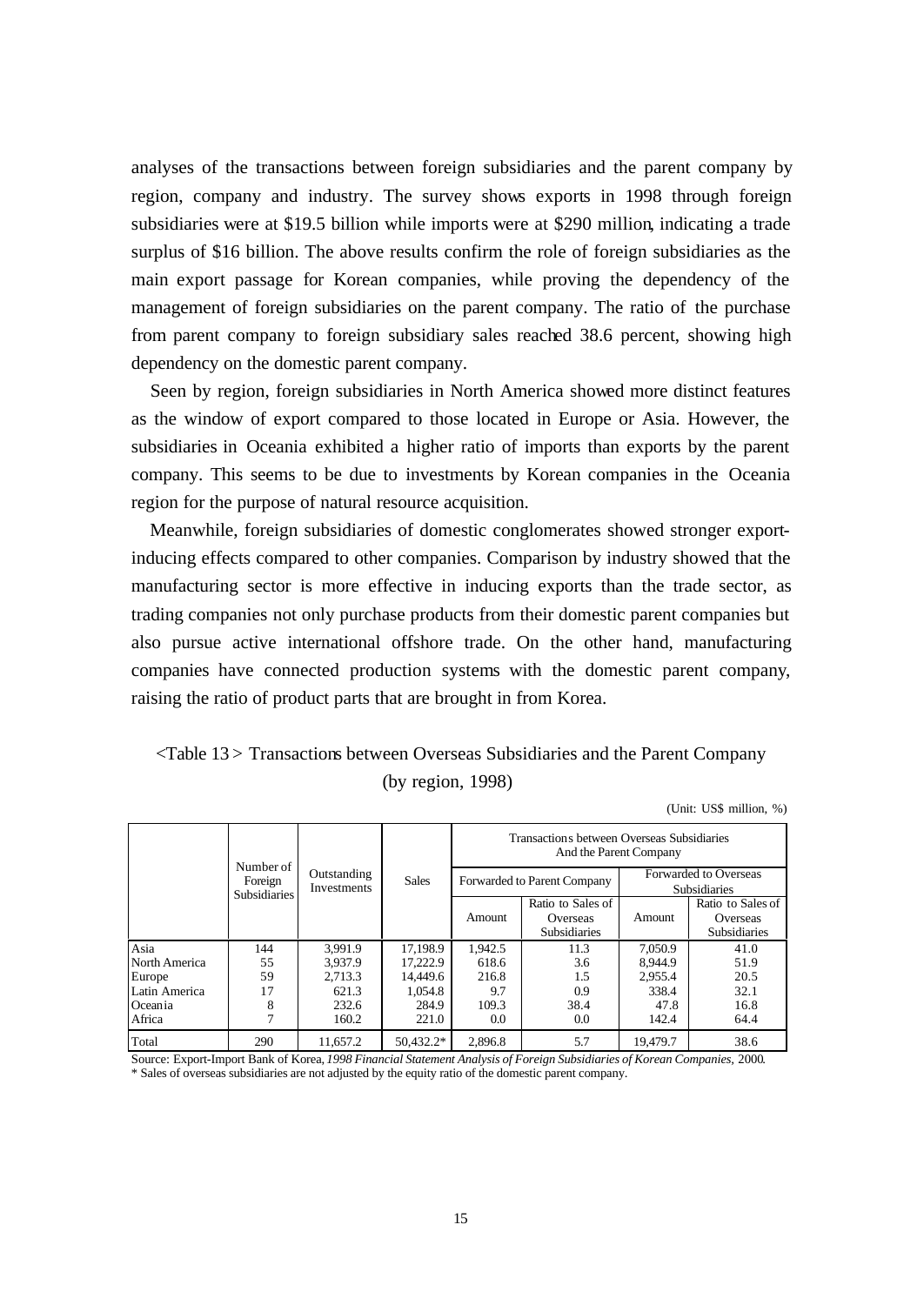# <Table 14> Transactions between Overseas Subsidiaries and the Parent Company (by company)

|  | (Unit: US\$ million US\$, %) |  |
|--|------------------------------|--|
|  |                              |  |

|                                 | Number of                      |                            |          | Transactions between Overseas Subsidiaries<br>And the Parent Company |                                               |                                       |                                               |  |  |
|---------------------------------|--------------------------------|----------------------------|----------|----------------------------------------------------------------------|-----------------------------------------------|---------------------------------------|-----------------------------------------------|--|--|
|                                 | Foreign<br><b>Subsidiaries</b> | Outstanding<br>Investments |          |                                                                      | Forwarded to Parent Company                   | Forwarded to Overseas<br>Subsidiaries |                                               |  |  |
|                                 |                                |                            |          | Amount                                                               | Ratio to Sales of<br>Overseas<br>Subsidiaries | Amount                                | Ratio to Sales of<br>Overseas<br>Subsidiaries |  |  |
| Top<br>5 Conglomerates          | 191                            | 8.567.7                    | 45,585.2 | 2,271.3                                                              | 5.0                                           | 18.780.4                              | 41.2                                          |  |  |
| Top<br>6 to 30<br>Conglomerates | 29                             | 870.3                      | 2.334.2  | 99.5                                                                 | 4.3                                           | 400.0                                 | 17.1                                          |  |  |
| Others                          | 70                             | 2,219.2                    | 2,504.8  | 526.0                                                                | 21.0                                          | 299.5                                 | 12.0                                          |  |  |
| Total                           | 290                            | 11,657.2                   | 50,424.2 | 2,896.8                                                              | 5.7                                           | 19,479.7                              | 38.6                                          |  |  |

Source: The Export-Import Bank of Korea, *1998 Financial Statement Analysis of Foreign Subsidiaries of Korean Companies*, 2000.

# <Table 15> Transactions between Overseas Subsidiaries and the Parent Company (by industry)

(Unit: US\$ million, %)

|                                                     | Number of<br>Foreign<br><b>Subsidiaries</b> |                                        |                                             | Transactions between Overseas Subsidiaries<br>And the Parent Company |                                                  |                                              |                                                         |  |
|-----------------------------------------------------|---------------------------------------------|----------------------------------------|---------------------------------------------|----------------------------------------------------------------------|--------------------------------------------------|----------------------------------------------|---------------------------------------------------------|--|
|                                                     |                                             | Outstanding<br>Investments             | Forwarded to Parent Company<br><b>Sales</b> |                                                                      |                                                  | Forwarded to Overseas<br><b>Subsidiaries</b> |                                                         |  |
|                                                     |                                             |                                        |                                             | Amount                                                               | Ratio to Sales<br>οf<br>Overseas<br>Subsidiaries | Amount                                       | <b>Ratio to Sales</b><br>of<br>Overseas<br>Subsidiaries |  |
| Manufacturing Industry<br>Mining<br>Trade<br>Others | 134<br>14<br>88<br>54                       | 5,293.0<br>466.4<br>4,303.5<br>1.594.3 | 13,312.3<br>422.5<br>35,073.7<br>1.615.7    | 1.046.4<br>166.5<br>1.683.9<br>0.0                                   | 7.9<br>39.4<br>4.8<br>0.0                        | 6.158.9<br>7.4<br>13,315.4<br>0.0            | 46.3<br>1.8<br>40.0<br>0.0                              |  |
| Total                                               | 290                                         | 11.657.2                               | 50.424.2                                    | 2.896.8                                                              | 5.7                                              | 19,479.7                                     | 38.6                                                    |  |

Source:Export-Import Bank of Korea*, 1998 Financial Statement Analysis of Foreign Subsidiaries of Korean Companies*, 2000.

# **IV. Future Challenges for Korea's Overseas Direct Investment**

 Despite the many unfavorable situations in the global investment environment such as the Asian financial crisis, global direct investment showed a remarkable increase in 1998. Global overseas direct investment flows in 1998 reached an all-time high of \$649 billion, a \$174 billion increase from the previous year (UNCTAD 1999). Such increases are due to the growth in cross-border M&As. In 1998, M&As expanded by \$202 billion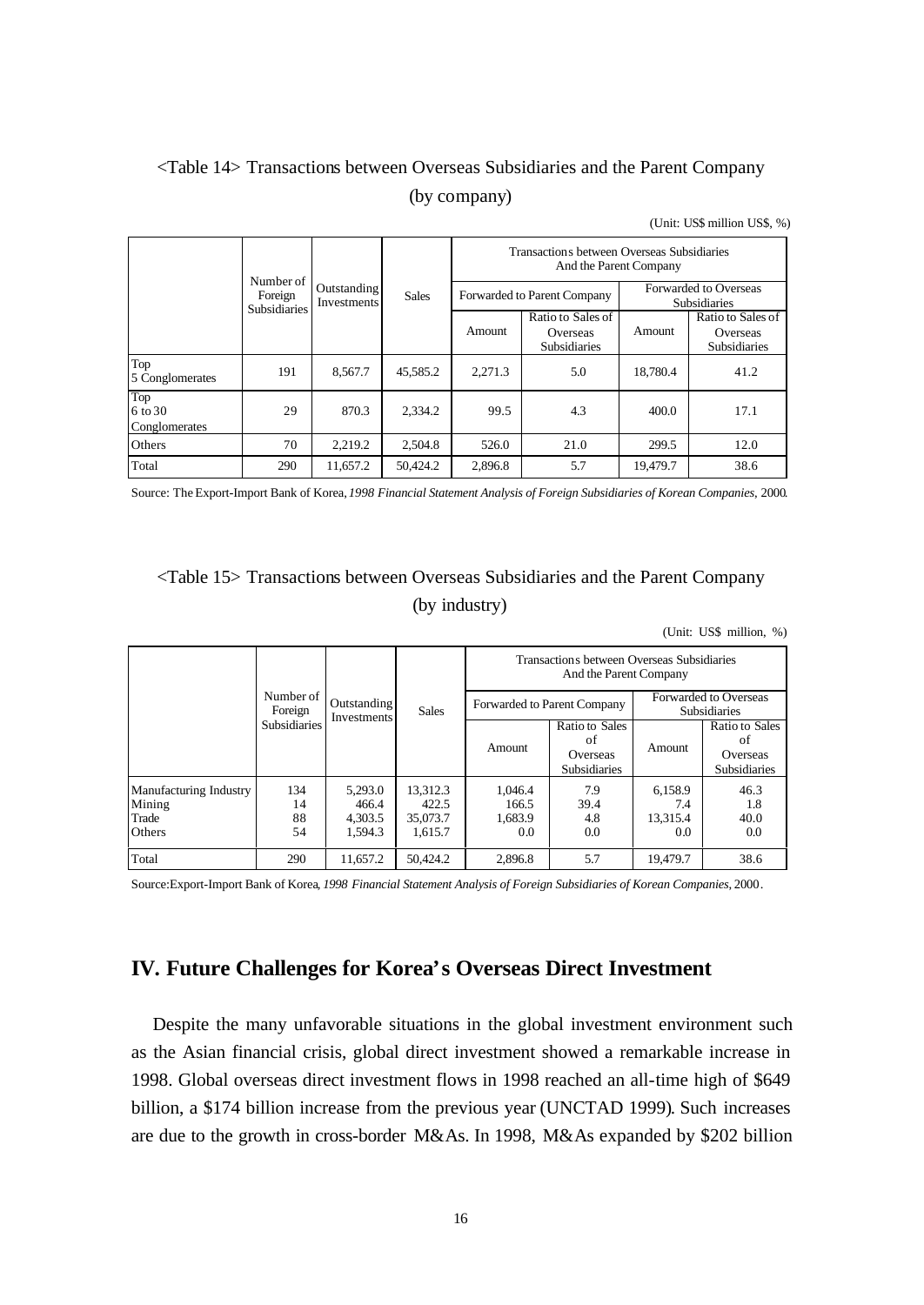from 1997, reaching \$544 billion. Such increases, driven mostly by the growth of M&As among multinational companies from the U.S., EU and Japan, provide evidence of strategic efforts to enhance competitiveness as a way to survive under intensified global competition.

 In light of increasing global direct investment, there is of no doubt that Korea should stimulate overseas investments as a strategy for corporate and national growth. World economic integration is deepening, bringing with it a more severely competitive global environment. It is hard to imagine that domestic companies can maintain competitiveness and market share without the utilization of overseas direct investment under the current business environment. It is also true that direct investment abroad entails various problems. However, as the countereffects are mainly due to the immaturity of Korea's overseas direct investment, it does not justify undermining the importance of direct investments abroad. Efforts, therefore, should be focused on directing overseas direct investments in a way that enhances the soundness of the national economy and the competitiveness of Korean multinationals.

 Two tasks lie ahead in developing Korea's direct investment abroad. First, problems that have surfaced to date regarding the flow of overseas direct investments must be resolved with efficiency. Second, such investments that lead to the rationalization of industrial structure, promote export growth and enhance long-term competitiveness need to be facilitated together with supportive government policies to induce productive overseas direct investment.

#### **1. Streamlined Restructuring**

l

 Existing direct investment abroad needs to be restructured to improve profitability and financial soundness. To date, Korea's overseas direct investments have primarily focused on expanding through heavy dependence on local borrowings, resulting in high debt ratios and low profitability. The restructuring of overseas subsidiaries during the past two years have largely leaned in this direction<sup>6</sup>.

 Improving profitability is the most important prerequisite in providing viability to overseas subsidiaries so that they are able to survive independently. On the other hand, enhancing financial soundness should be oriented towards decreasing local borrowings on debt guarantees from the parent company, frequently adopted by foreign subsidiaries

<sup>6</sup> With regard to restructuring cases, refer to the KIEP series, *Restructuring and Problems of Foreign Subsidiaries of Korea after the Foreign Currency Crisis(Thailand, Indonesia, China, UK, US)*, KIEP Working Papers 98-7 through 98-11. Park Young-ho (1998), Kwon Kyung-duk (1998), Kim Wan-jung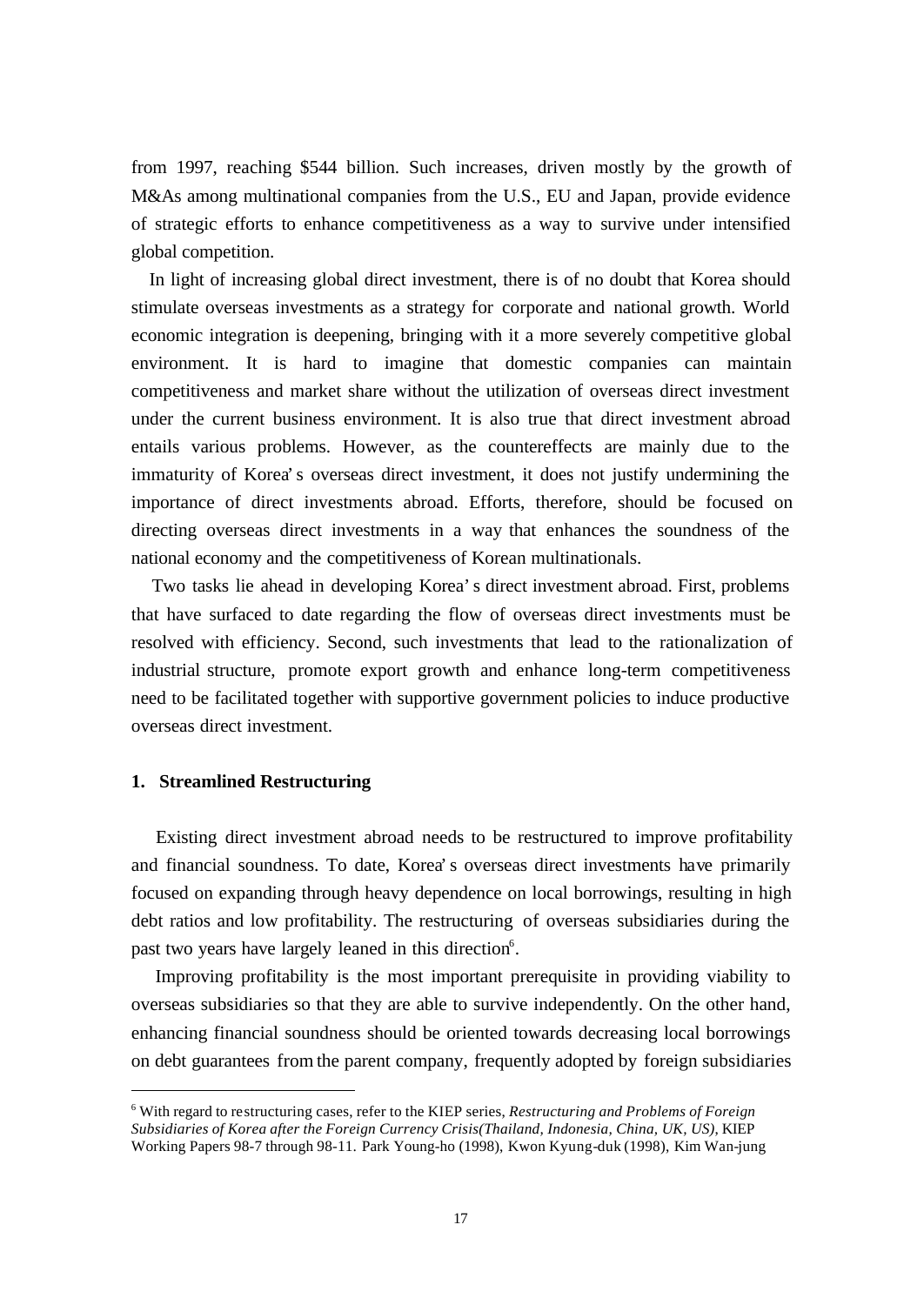as a way of financing. Although the method has made local borrowing easy, it directly put the parent company and domestic affiliates at risk of being affected by the distress of foreign subsidiaries, and thus must be reduced to the lowest level possible.

 It is important to remember that the restructuring of overseas direct investments is not to be a means to merely improve profitability indices. Low profitability may result invariably from various factors, including export price controls by the parent company, rather than poor performance of foreign subsidiaries themselves. Foreign subsidiaries are hard-earned front bases for securing export markets and advanced technology. Therefore, the premature withdrawal of overseas direct investment may cause more harm than good by depriving the company of the chance to prepare itself for an improved business environment in the future. Therefore, reform should be conducted carefully, following a comprehensive evaluation of investment performance and prospects for potential market growth. Unless foreign subsidiaries are experiencing chronic deficits or are unable to survive, they need to be directed towards improving profitability through all possible means as opposed to closure.

#### **2. Promoting New Sound Investments**

l

 Overseas direct investment, managed successfully, may contribute to the improvement of the welfare of the national economy and the competitiveness of Korean businesses in the world market. Key merits include rationalization of the industrial structure, export growth and access to overseas markets and advanced technology. There are, of course, risks of transferring of domestic industries and labor cuts, as well as export substitution. In addition, there is also the risk of prompting domestic insolvency due to poor performance by foreign subsidiaries.

 In this respect, the promotion of new overseas direct investment should be directed towards preventing the risks mentioned above, while at the same time strengthening the positive aspects. Most importantly, a specialized structure between domestic and foreign businesses needs to be established to prevent deindustrialization due to overseas direct investment. In this context, local manufacturing lines should be developed towards the production of high value-added products and related components, while foreign subsidiaries look toward exports of materials and components.

 When linked with domestic corporate restructuring, this specialization induced by overseas direct investment can yield still more positive results. Furthermore, production

<sup>(1998),</sup> Kim Jong-geun (1998), Shin Dong-hwa (1998). See also Park Jae-sung (1999).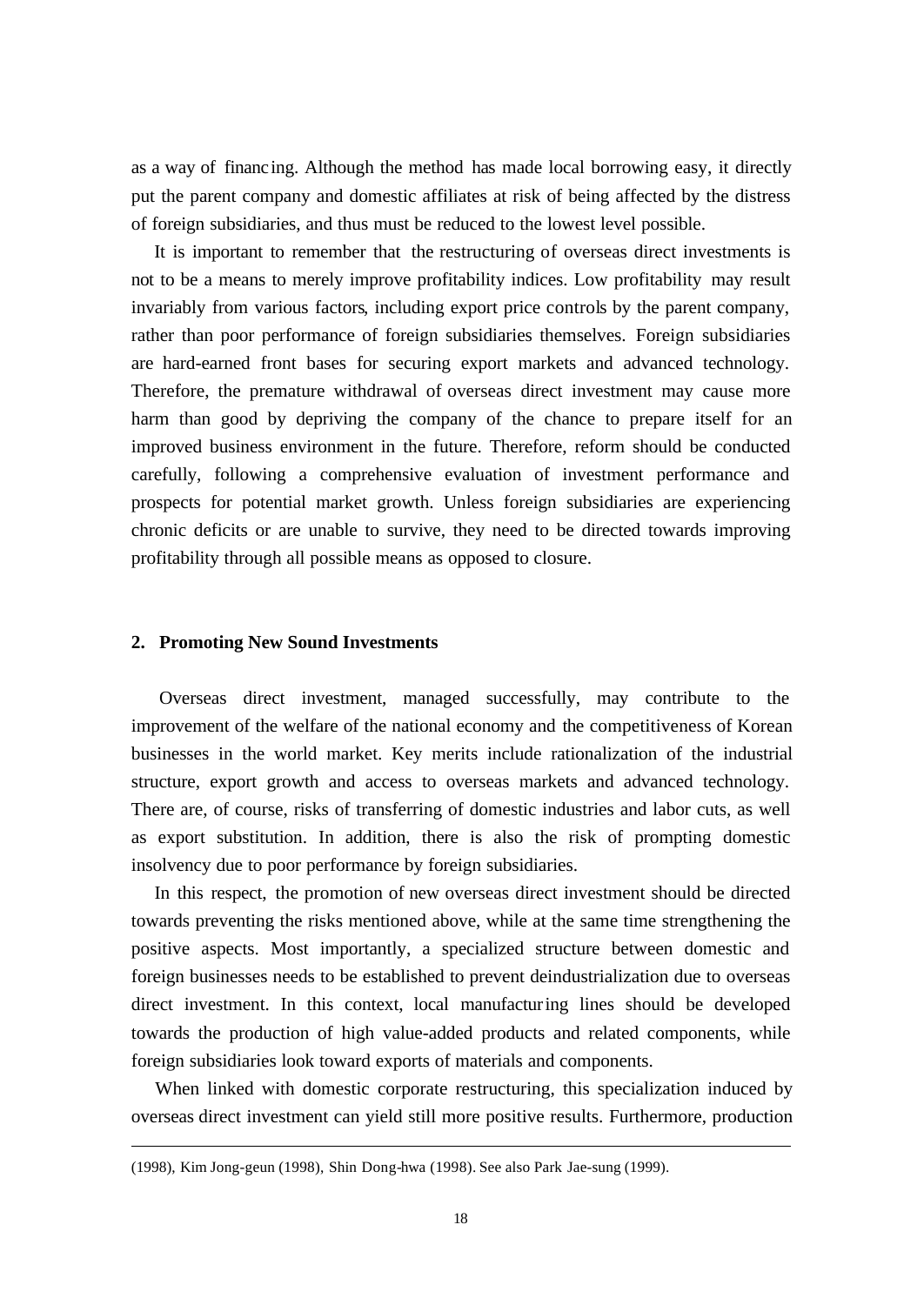facilities, subject to restructuring due to low comparative advantage at home, should be transferred to third countries where they can maintain competitiveness for a substantial period of time. Currently, Korean paper producers (Hansol, Daehan, Hankuk) are moving their production facilities to China and Southeast Asia through joint ventures or other forms, while improving domestic production lines with cutting-edge technologies.<sup>7</sup> China and Southeast Asian countries are good candidates for Korea's overseas direct investment in connection with the corporate restructuring efforts. In particular, Southeastern Asia provides a particularly attractive investment opportunity due to the fall in factor prices after the Asian financial crisis.

In the fields where the company is competitive, active foreign investment is a way of pioneering new markets and maintaining acquired markets. The company may lose a perfect opportunity to expand into a foreign market if they only concentrate on domestic structural reform. Once a market is lost, even more capital and resource investment is needed to recover it. Accordingly, aggressive investment is needed in foreign markets with potential. Samsung Electrics invested \$15 million to construct a manufacturing plant for mobile communication parts in the Philippines and Samsung SDI has also proceeded to increase investment in their semiconductor plant in Texas. The transfer from investments for the replacement of facilities to new investments can be seen as a positive change in overseas direct investment.

 From a long-term strategic perspective on Korean businesses, overseas direct investments that entail the transfer of advanced technologies to domestic firms should be stimulated. As Asia is still dealing with the aftermath of the financial crisis, overseas direct investment for the purpose of technology acquisition may not be easy to commit to as there are no visible results in the short run. However, technology acquisition is one of the most important determinants for overseas direct investment and Korea should focus its overseas investment on this area. In particular, new investments should be made to secure foreign R&D bases in order to make use of the advanced technologies offered in the developed countries such as the United States.

 Despite the strong need for new investment, a careful approach is required different from that of the past in its detailed implementation. The decisions for new overseas direct investment must be made based on detailed profitability forecasts and the sound financial structure of the company.

l

<sup>&</sup>lt;sup>7</sup> Korea Economic Daily (April 1, 1999). After the financial crisis and subsequent factor price falls, Southeast Asian countries have been offering a particularly favorable investment environment for securing secondary export bases for Korean products.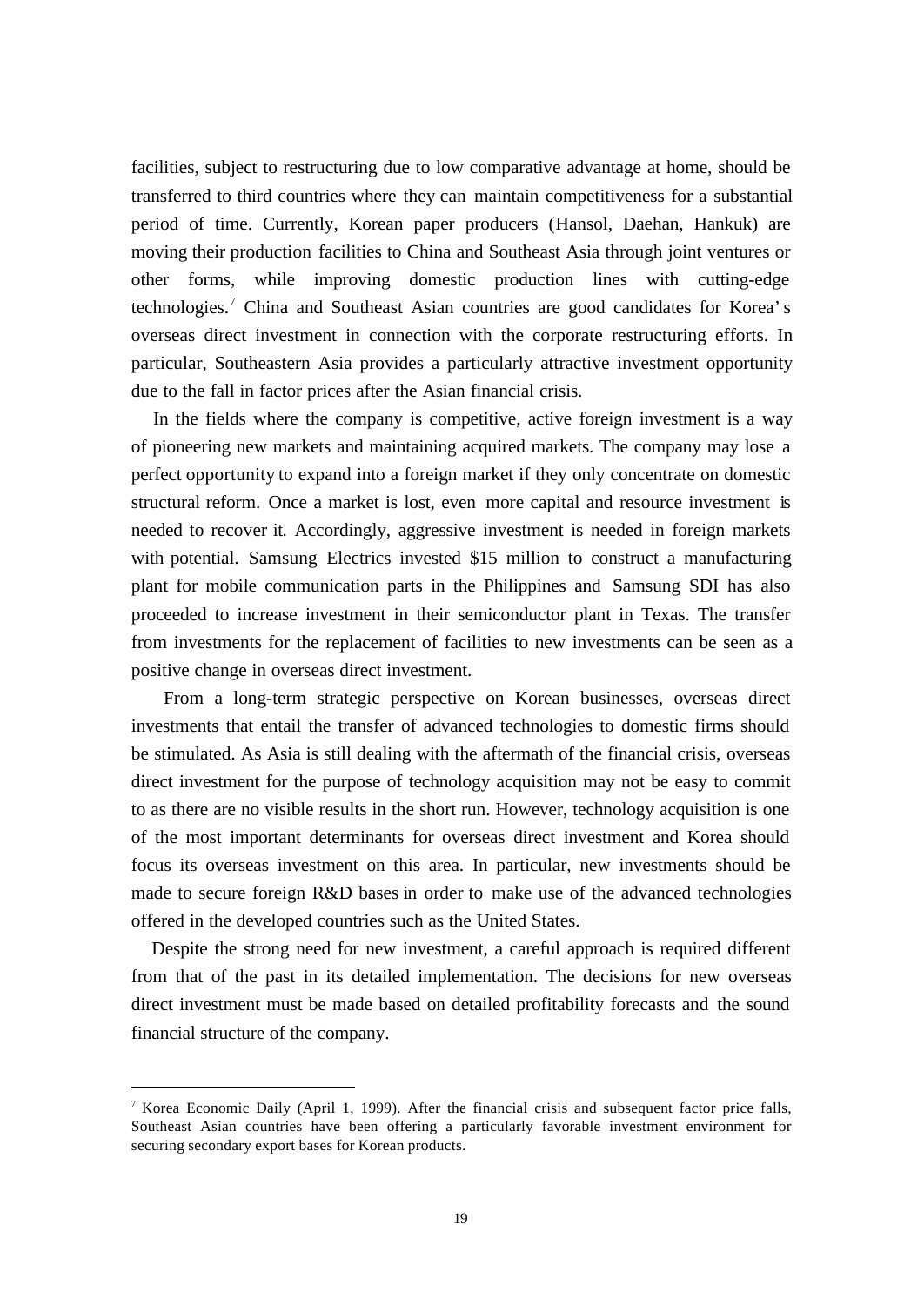#### **. Summary and Policy Implications**

#### **1. Summary of Main Problems in Korea's Overseas Direct Investment**

 This study presents the low business performance of Korea's overseas direct investment. The foreign subsidiaries of Korean companies exhibit extreme instability due to capital depletion caused by continuous losses and high debt ratios. Meanwhile, payment guarantees by the parent company or affiliates account for 73.3 percent of total borrowings by foreign subsidiaries, excluding financing through capital increase.<sup>8</sup> This indicates the heavy reliance of foreign subsidiaries on the parent company for fund raising. The sum of debt guaranteed by affiliates and parent company and debt guaranteed by local financial institutions, referred to as the Korean Risk, accounts for 76.6 percent of the total debt. This indicates the high potential for the insolvency of overseas subsidiaries to become a direct burden on the domestic economy. In addition, sales and purchases from the domestic parent company make up a large portion of foreign subsidiary trade volume. Taking into consideration the financing structure described above, it is difficult to say that the foreign subsidiaries of Korea are under independent management.

 Problems such as profitability aggravation, instability and high dependency on the parent company plague foreign subsidiaries. This inferiority results from the deteriorated management practice of entering overseas markets for quantitative expansion without sufficient evaluation of business profitability. There may be several reasons for the deterioration of past management practices, which focused more on quantitative growth rather than profitability. Nonetheless, the absence of measures to control dogmatic decision making by owners at the corporate management level and the lack of transparency in the management of Korean companies in general are pointed to as the main culprits.

 Limiting entry into foreign markets on the basis of low business performance is not only unrealistic but also undesirable. Rather, the role of redirecting direct investment abroad toward more profit-based decision making procedures must be left up to the

l

<sup>8</sup> According to Feldstein (1994), 20 percent of the investment capital (debt and equity financing) of U.S. foreign subsidiaries are delivered by the parent company, with 18 percent funded by retained earnings of the foreign subsidiaries themselves. The remaining 62 percent is normally funded through local borrowings but local capital borrowing on parent company guarantees is very rare. See also Wang Yunjong, Kang Insoo, Kwon Yul (1998).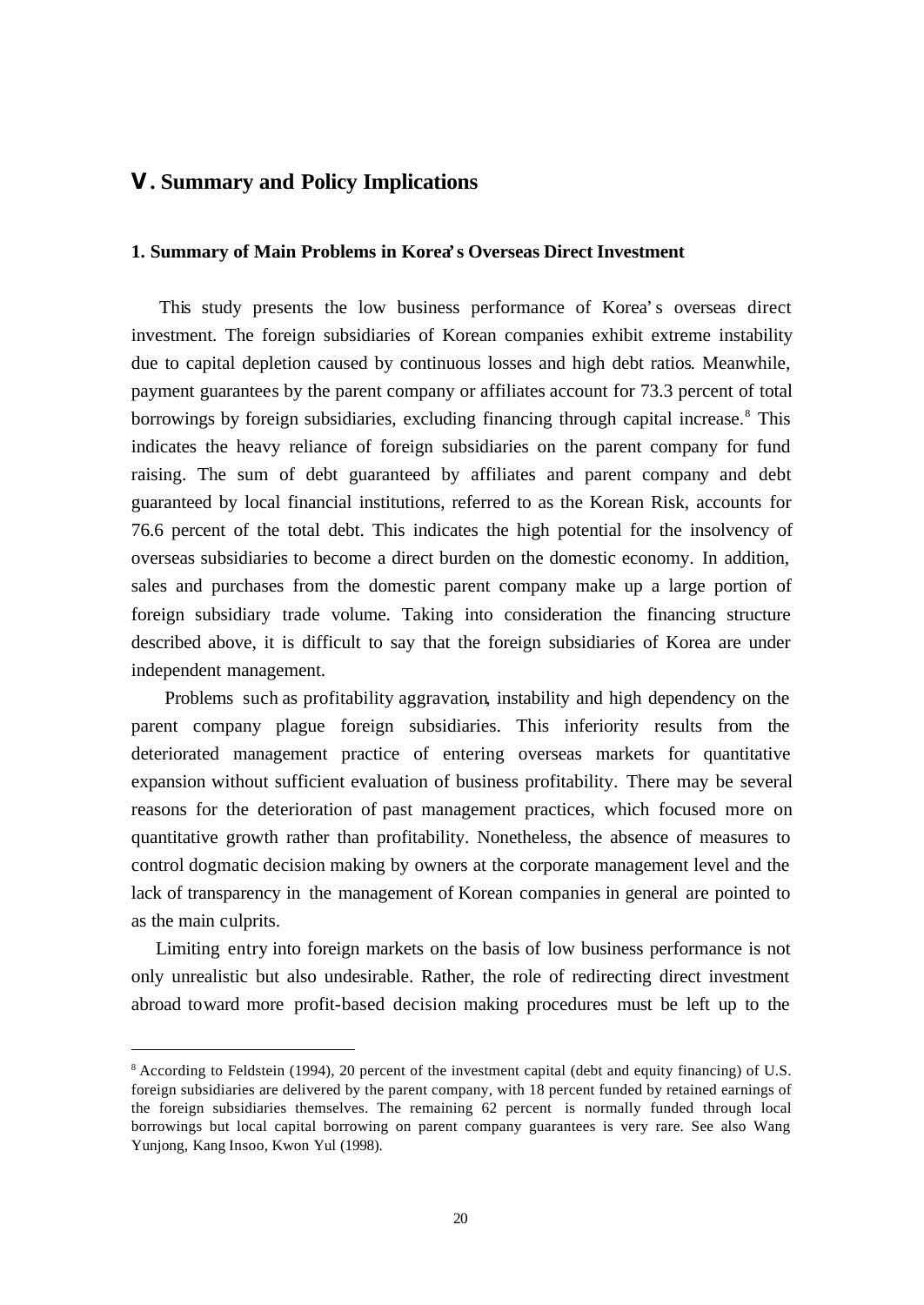market participants such as creditors and shareholders. In order for market participants to perform their role, openness and easy access to management details must be guaranteed.

#### **2. Policy Implications for Overseas Direct Investment**

 The preparation of accurate data is the first step to achieving sound overseas direct investment. The information must then be delivered to the market participants such as investors and creditors at the right time to assist them in reaching a rational decision. In this sense, the following two suggestions on overseas direct investment policy can be made (Lee Seong-bong & Min Sang-ki, 2000).

 First, as most of the fund raising for overseas direct investment is pursued through borrowing and parent company guarantees, domestic creditor financial institutions must execute primary monitoring on the soundness of the investment. However, these institutions are not gathering or analyzing sufficient data on the company's overseas direct investments. Domestic creditor financial institutions must consider the anticipated effects of the overseas direct investment in their credit management of the investing company.

 The greatest hazards in overseas direct investment are excessive debts and low profitability. As the domestic parent company or affiliate generally guarantees the foreign investment related debts, insolvency of foreign investment can jeopardize the stability of the domestic company which in turn leads to the instability of the creditor financial institution. Despite the importance of payment guarantee in foreign investment, current financial supervisory regulations do not cover risk management of payment guarantees on overseas direct investment of the borrowing company. In addition, the risk in the borrowing company credit is not taken into account in the evaluation of bank asset soundness. The responsibility of monitoring potential risk in foreign investment guarantee falls on the creditor financial institution. Such a system should be promptly institutionalized.

 Second, information on business management and the results of overseas direct investment are not being delivered at the right time in the right form to the investors through market mechanisms such as the stock market. This makes it impossible for the investors to evaluate the status and future profitability of the ir target company in consideration of the effects of the investments abroad. Providing adequate and timely information to investors is necessary to allow the performance and status of foreign subsidiaries to be taken into account in the evaluation of the domestic parent company.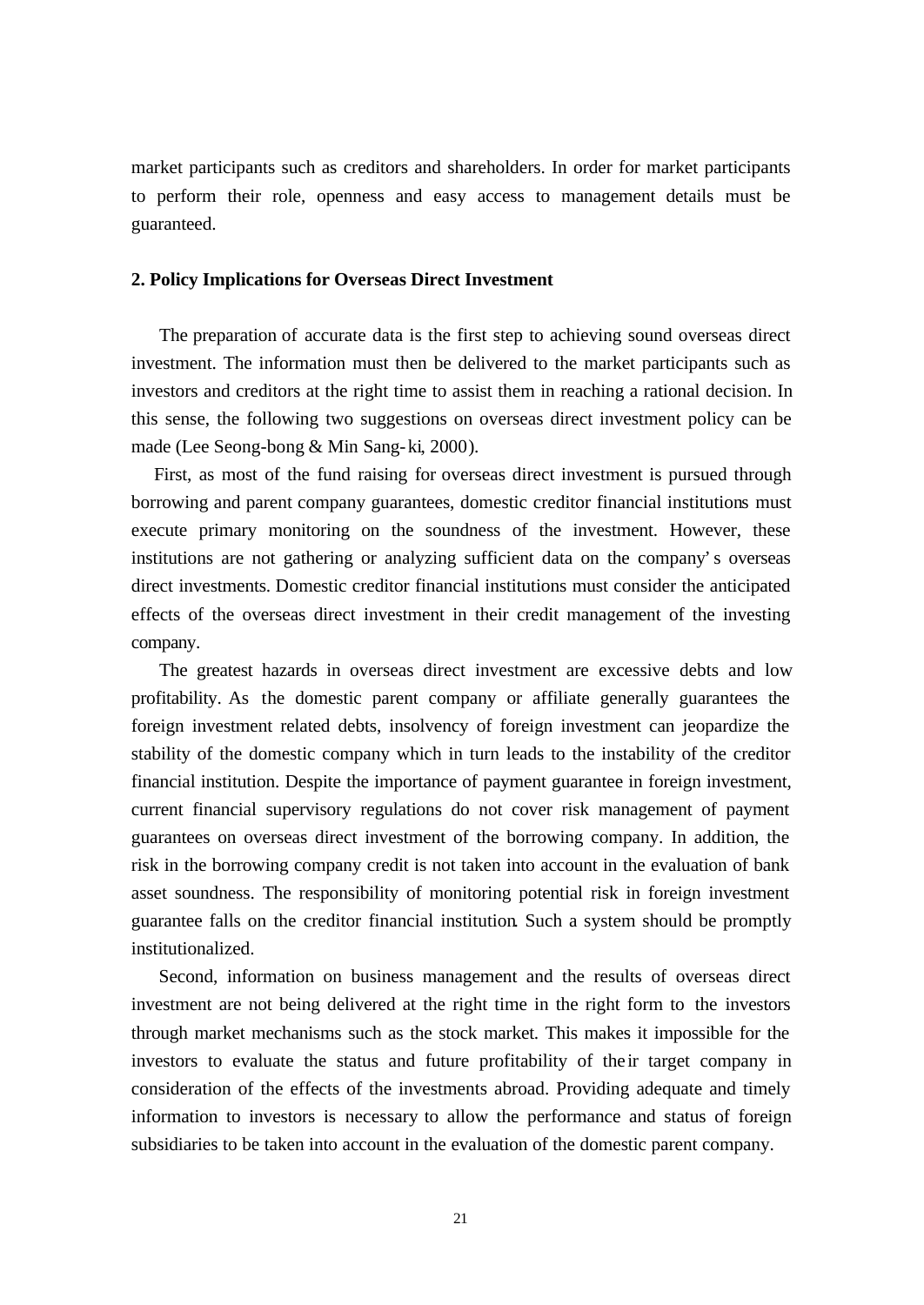The preparation and public announcement of consolidated financial statements were not mandatory in the past; therefore consolidated financial statements including the status of foreign subsidiaries were seldom produced. As a result, sensitive information regarding the management of foreign subsidiaries was not relayed to the investors. The preparation and public announcement of consolidated financial statements and combined financial statements of the conglomerates have brought about improvements allowing the management of the foreign subsidiary to be fully reflected in the management results of the parent company. However, there still remains room for improvement in the consolidated financial statement and combined financial statement including supplementation of the public announcement of information on foreign investment-related debt guarantees.

 The consolidated financial statements and combined financial statements of conglomerates can provide useful information related to overseas direct investment. However, these financial statements are announced some months after the close of the business year, thereby making it impossible for the business performance of overseas direct investment (size of debt, contents of payment guarantee and any changes, profitability) to be used by the related personnel. Therefore, timely information must be promptly announced even if the content is insufficient.

#### **< References >**

- Shin, Dong-Hwa. 1998. "Restructuring and Problems of Foreign Subsidiaries of Korea after the Foreign Currency Crisis: U.K." KIEP working paper 98-07. (Korean)
- Park, Jae-Sung. 1999. *The Survey on the Restructuring of Overseas Subsidiaries and Its Management Plan*. FKI. (Korean)
- Feldstein, M. 1994. "The Effects of Outbound Foreign Direct Investment on the Domestic Capital Stock." NBER Working Paper No. 4668.
- Kim, Jong-Geun. 1998. "Restructuring and Problems of Foreign Subsidiaries of Korea after the Foreign Currency Crisis: China." KIEP working paper 98-10. (Korean)
- Kwon, Kyung-Duk. 1998. "Restructuring and Problems of Foreign Subsidiaries of Korea after the Foreign Currency Crisis: Thailand." KIEP working paper 98-11. (Korean)
- Kim, Seung-Jin. 1998. *Analysis on the Factors and Effects of Foreign Direct Investment*. Korea Development Institute Research Report 97-03. (Korean)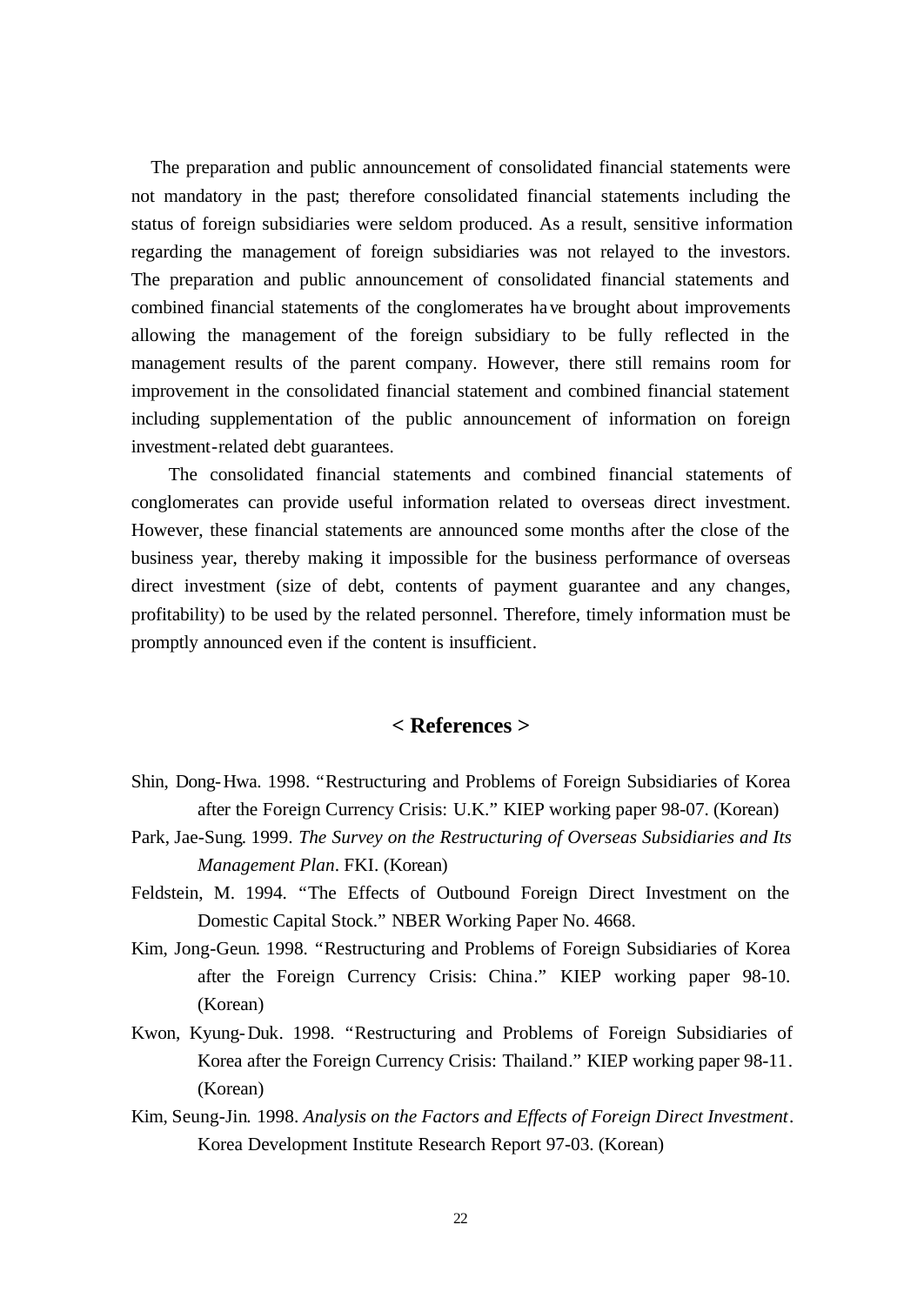- Lee, Seong-Bong and Min, Sang-Ki. 2000. *A Study on the Overseas Direct Investment Policy for Enhancing the Value of Korean Overseas Assets.* KIEP Research Project Report to the Ministry of Finance and Economy. (Korean)
- Kim, Wan-Jung. 1998. "Restructuring and Problems of Foreign Subsidiaries of Korea after the Foreign Currency Crisis: Indonesia." KIEP working paper 98-08. (Korean)
- Kim, Young-Chan and Kim, Jeong-Gyu. 1997. "Analysis on the Economic Effects of Foreign Direct Investment." *Monthly Bulletin* 5. Bank of Korea. (Korean)
- Park, Young-Ho. 1998. "Restructuring and Problems of Foreign Subsidiaries of Korea after the Foreign Currency Crisis: U.S." KIEP working paper 98-09. (Korean)
- UNCTAD. 1999. *World Investment Report*.
- Wang, Yunjong, Kang, Insoo and Kwon, Yul. 1998. "Financial Performance of Korea's Overseas Companies and Policy Recommendations for Improving Efficiency." *Journal of International Economic Policy Studies,* Vol. 2 No. 1. KIEP. (Korean)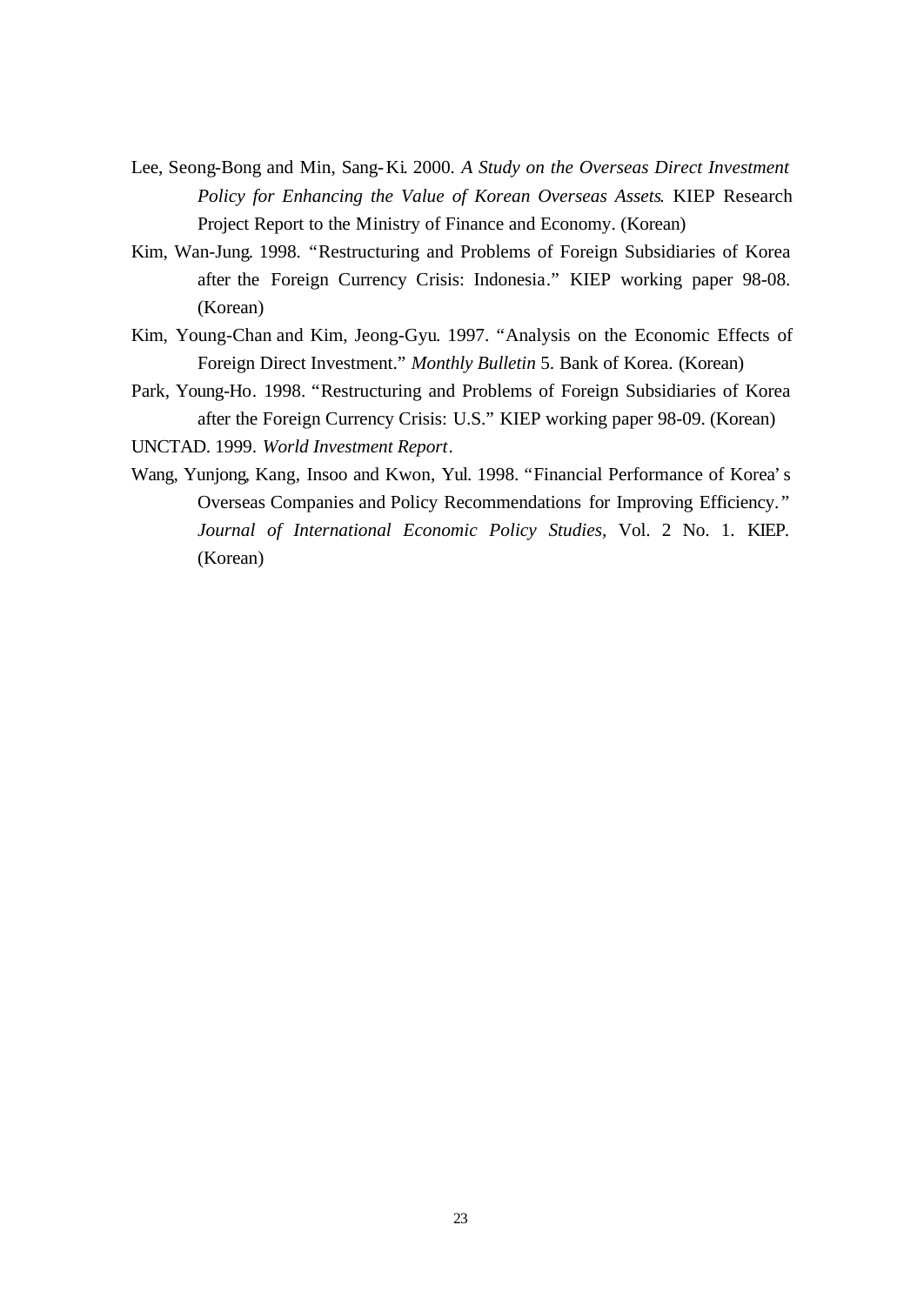$\langle$ 

상태이다.

1980 년대 후반부터 1996 년까지 전반적으로 증가세를 보여왔던 해외직접  $1997$ 

평가와 향후 발전방향에 대한 검토가 필요하다.

경영행태가 원인이라고 있다.

근이 보장되어야 것으로 사료된다.

 $. 1000$ 지법인의 경영성과를 외환위기 전후인 1997 년과 1998 현지법인의 재무제 표를 토대로 분석하였다. 결과 우리나라 해외직접투자의 경영성과는 매우  $1997$  1998

 $\,$ ,

 $\,$ 

 $\overline{\phantom{a}}$ 

 $\,$ ,  $\,$ 

 $\,$ 

 $\overline{\phantom{a}}$ 

하거나 미루고 있기 때문이다. 외환위기를 경험하면서 과거의 경제개발전략  $\overline{\phantom{a}}$ 

관심이 쏠리고 있다. 특히 최근 기업구조조정이 국내뿐만 아니라 해외부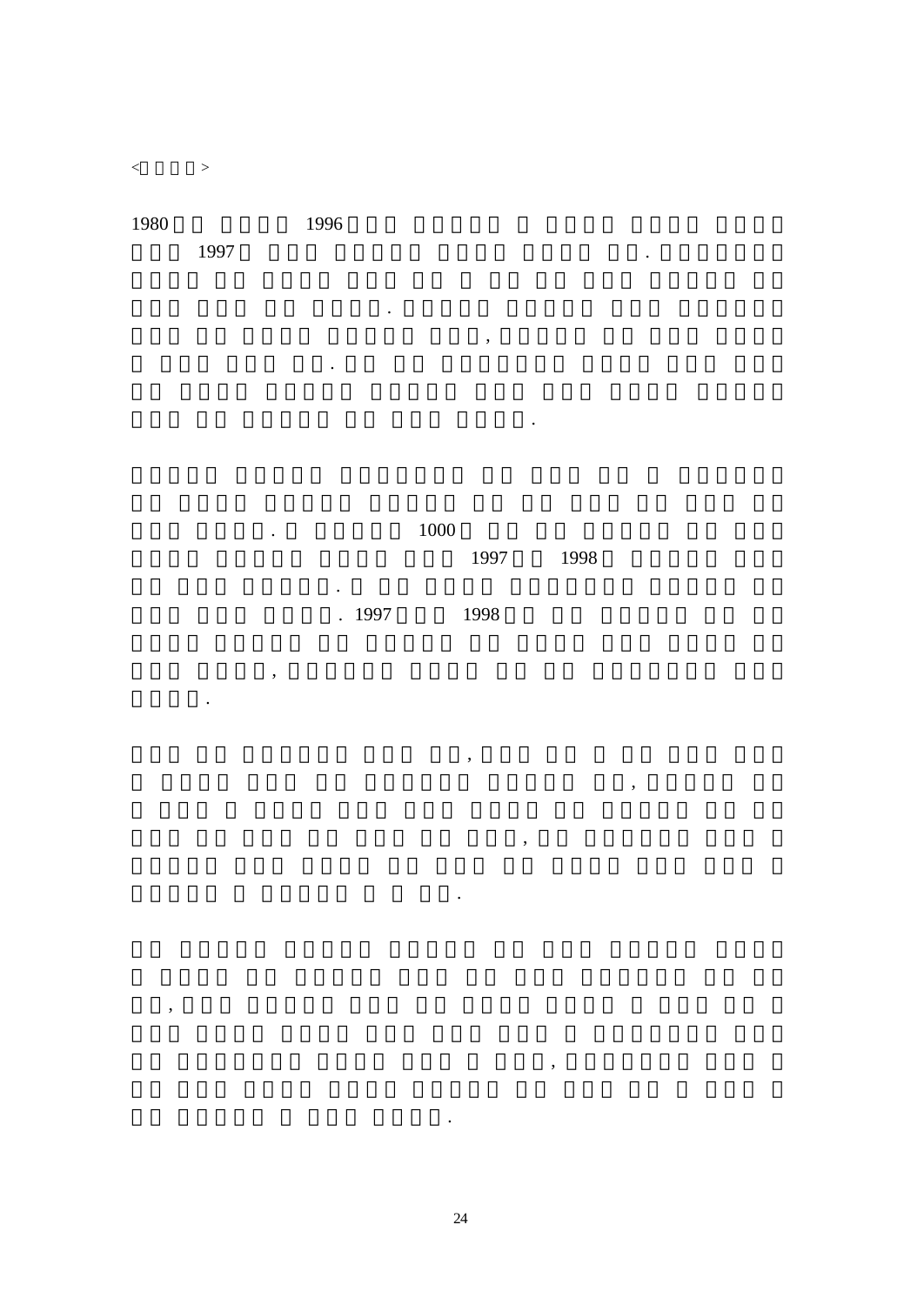